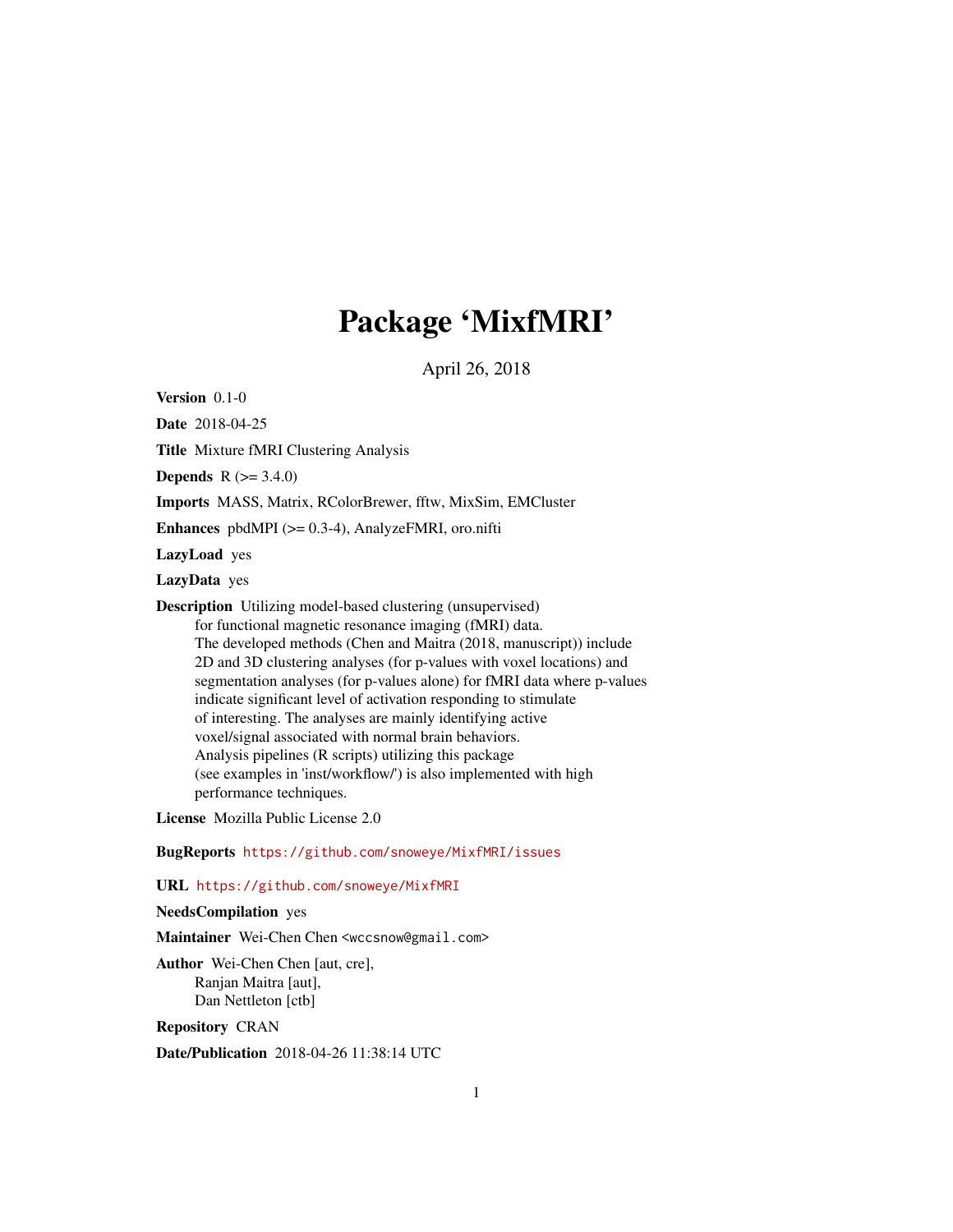# <span id="page-1-0"></span>R topics documented:

|       | Compute Statistics for Log Odds Ratio of Posterior Probability 6                                            |    |
|-------|-------------------------------------------------------------------------------------------------------------|----|
|       |                                                                                                             |    |
|       |                                                                                                             |    |
|       |                                                                                                             |    |
|       |                                                                                                             |    |
|       |                                                                                                             |    |
|       |                                                                                                             |    |
|       |                                                                                                             |    |
|       | Likelihood Mixture Tests with Identity Cov Matrix or Only p-values 17                                       |    |
|       |                                                                                                             |    |
|       | Main functions $\ldots \ldots \ldots \ldots \ldots \ldots \ldots \ldots \ldots \ldots \ldots \ldots \ldots$ |    |
|       |                                                                                                             |    |
|       |                                                                                                             |    |
|       |                                                                                                             |    |
|       |                                                                                                             |    |
|       |                                                                                                             |    |
|       |                                                                                                             |    |
| Index |                                                                                                             | 32 |
|       |                                                                                                             |    |

MixfMRI-package *fMRI Clustering Analysis*

# Description

Utilizing model-based clustering (unsupervised) for fMRI data especially in a distributed manner. The methods includes 2D and 3D clustering analyses and segmentation analyses for fMRI signals where p-values are significant levels of active voxels which respond to stimulate of interesting. The analyses are mainly identifying active voxels/signals from normal brain behaviors. Workflows are also implemented utilizing high performance techniques.

#### Details

| Package:  | <b>MixfMRI</b> |
|-----------|----------------|
| Type:     | Package        |
| License:  | $GPL (=2)$     |
| LazyLoad: | yes            |

The main function of this package is [fclust\(](#page-20-1)) that implements model-based clustering algorithm for fMRI signal data and provides unsupervised clustering results for the data. Several workflows implemented with high-performance computing techniques are also built in for automatically pro-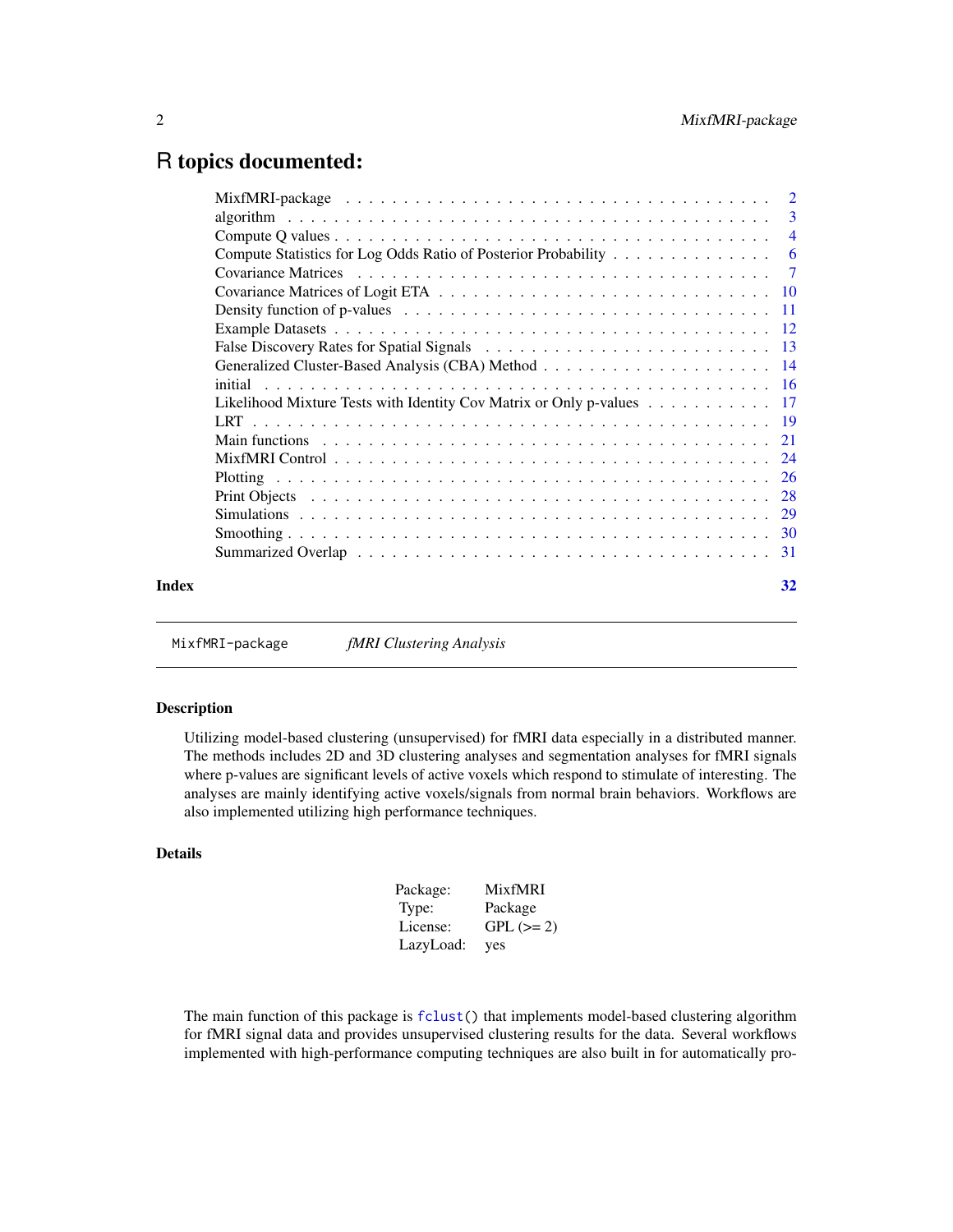#### <span id="page-2-0"></span>algorithm 3

cess clustering, hypothesis, cluster merging, and visualizations.

#### Author(s)

Wei-Chen Chen and Ranjan Maitra.

# References

<http://maitra.public.iastate.edu/>

#### See Also

[fclust\(](#page-20-1)), [set.global\(](#page-20-1)).

#### Examples

library(MixfMRI, quietly = TRUE)

```
demo(fclust3d,'MixfMRI',ask=FALSE,echo=FALSE)
demo(fclust2d,'MixfMRI',ask=FALSE,echo=FALSE)
```
algorithm *Main algorithms implemented in fclust*

#### Description

Main algorithms implemented in fclust.

### Usage

```
ecm.step.gbd(PARAM.org)
```
apecma.step.gbd(PARAM.org)

em.step.gbd(PARAM.org)

#### Arguments

PARAM.org an initialized PARAM, usually returned by [set.global\(](#page-20-1)), [initial.em.gbd\(](#page-15-1)), and [initial.RndEM.gbd\(](#page-15-1)).

# Details

These are main algorithms implemented in  $fclust()$  $fclust()$ .

# Value

Return an optimized PARAM.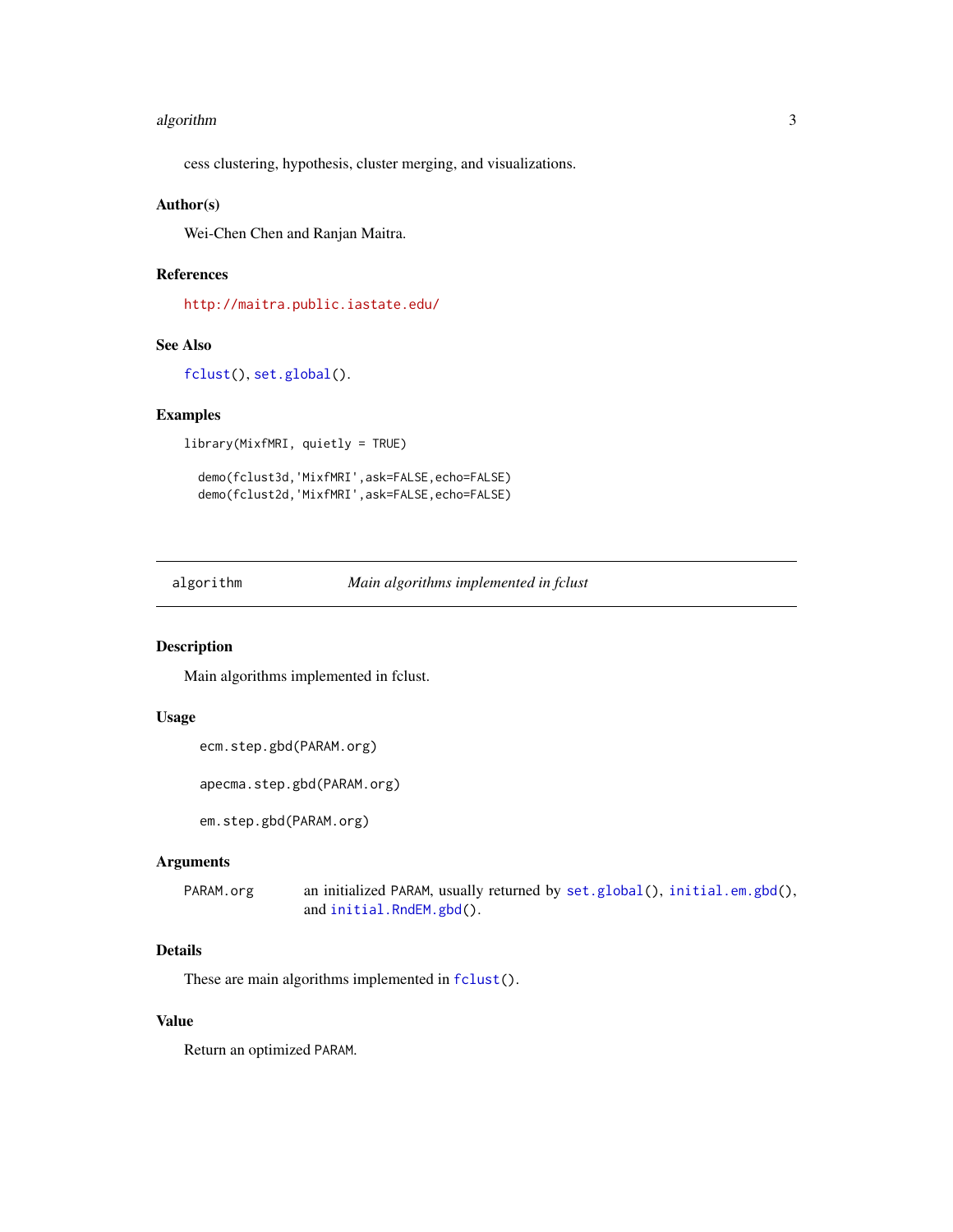#### <span id="page-3-0"></span>Author(s)

Wei-Chen Chen and Ranjan Maitra.

#### References

<http://maitra.public.iastate.edu/>

#### See Also

[set.global\(](#page-20-1)), [fclust\(](#page-20-1)), [PARAM](#page-20-1), [PARAM.org](#page-20-1).

#### Examples

```
library(MixfMRI, quietly = TRUE)
library(EMCluster, quietly = TRUE)
# .FC.CT$algorithm <- "em"
# .FC.CT$model.X <- "V"
# .FC.CT$ignore.X <- TRUE
.FC.CT$check.X.unit <- FALSE
```

```
### Test toy1.
set.seed(1234)
X.gbd <- toy1$X.gbd
PV.gbd <- toy1$PV.gbd
PARAM <- set.global(X.gbd, PV.gbd, K = 2)
PARAM.new <- initial.em.gbd(PARAM)
PARAM.toy1 <- em.step.gbd(PARAM.new)
id.toy1 <- .MixfMRIEnv$CLASS.gbd
print(PARAM.toy1$ETA)
RRand(toy1$CLASS.gbd, id.toy1)
```

```
### Test toy2.
set.seed(1234)
X.gbd <- toy2$X.gbd
PV.gbd <- toy2$PV.gbd
PARAM <- set.global(X.gbd, PV.gbd, K = 3)
PARAM.new <- initial.em.gbd(PARAM)
PARAM.toy2 <- em.step.gbd(PARAM.new)
id.toy2 <- .MixfMRIEnv$CLASS.gbd
print(PARAM.toy2$ETA)
RRand(toy2$CLASS.gbd, id.toy2)
```
Compute Q values *Q-values using Benjamini and Hochberg (1995)*

#### <span id="page-3-1"></span>Description

Compute q-values Benjamini and Hochberg's (1995) approach for controlling FDR.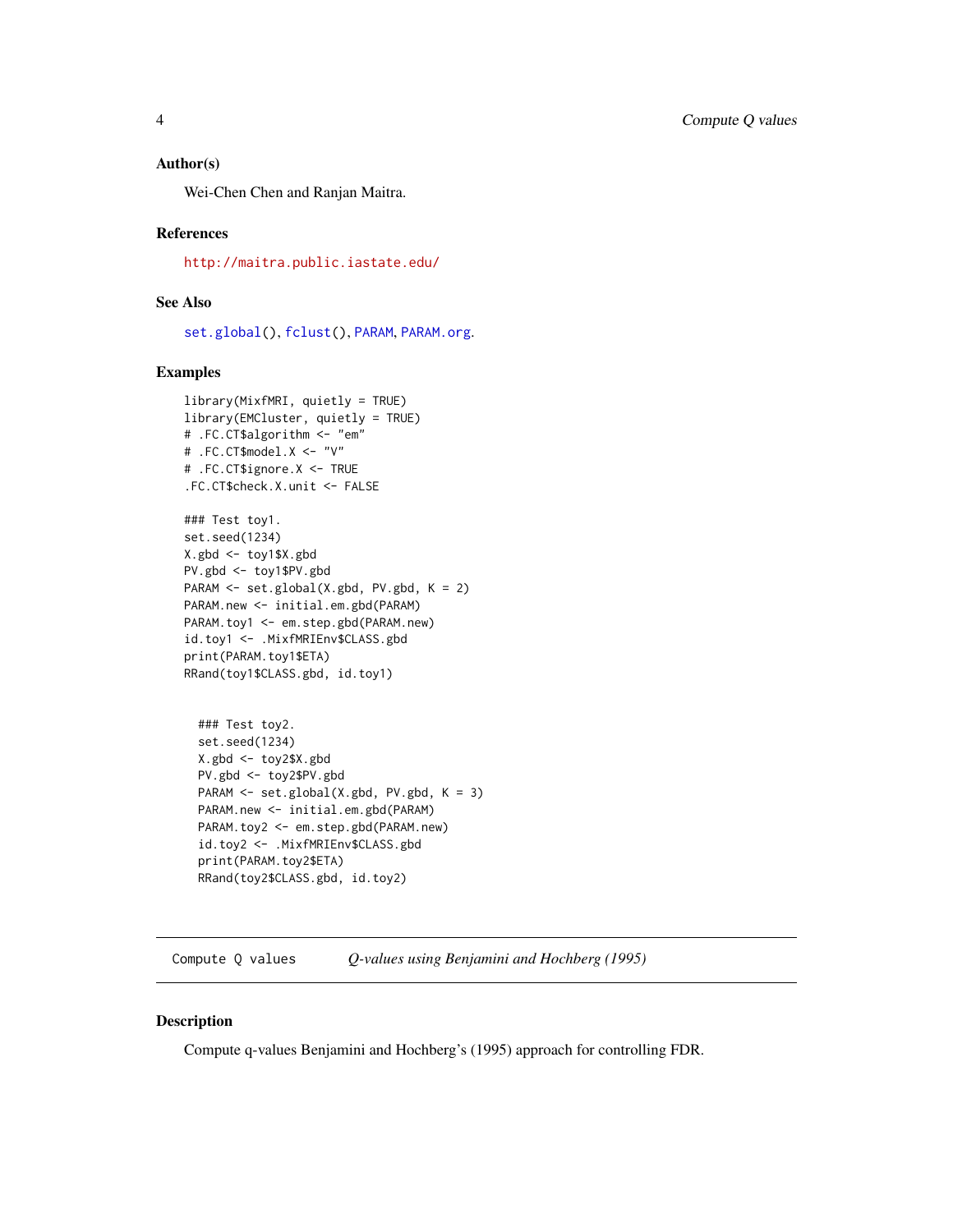# <span id="page-4-0"></span>Compute Q values 5

# Usage

```
qvalue(p, method = c("BH1995", "BY2001"))
```
#### Arguments

|        | a p-value vector.                       |
|--------|-----------------------------------------|
| method | using method by either BH1995 or BY2001 |

# Details

This function compute q-values using Benjamini and Hochberg's (1995) approach for controlling FDR. The function bh.fdr is originally written by Dr. Dan Nettleton.

The Benjamini and Yeekutieli's (2001) approach for controlling FDR using the function by.fdr is coded by Wei-Chen Chen.

# Value

Return corresponding q-values for the input p-values.

#### Author(s)

Dan Nettleton.

Modified by Wei-Chen Chen.

# References

<http://maitra.public.iastate.edu/>

# See Also

[dpval\(](#page-10-1)), [dmixpval\(](#page-10-1)).

# Examples

```
library(MixfMRI, quietly = TRUE)
set.seed(1234)
da \leq gendataset(phantom = shepp1fMRI, overlap = 0.01)
p <- da$pval[!is.na(da$pval)][1:100]
qvalue(p)
```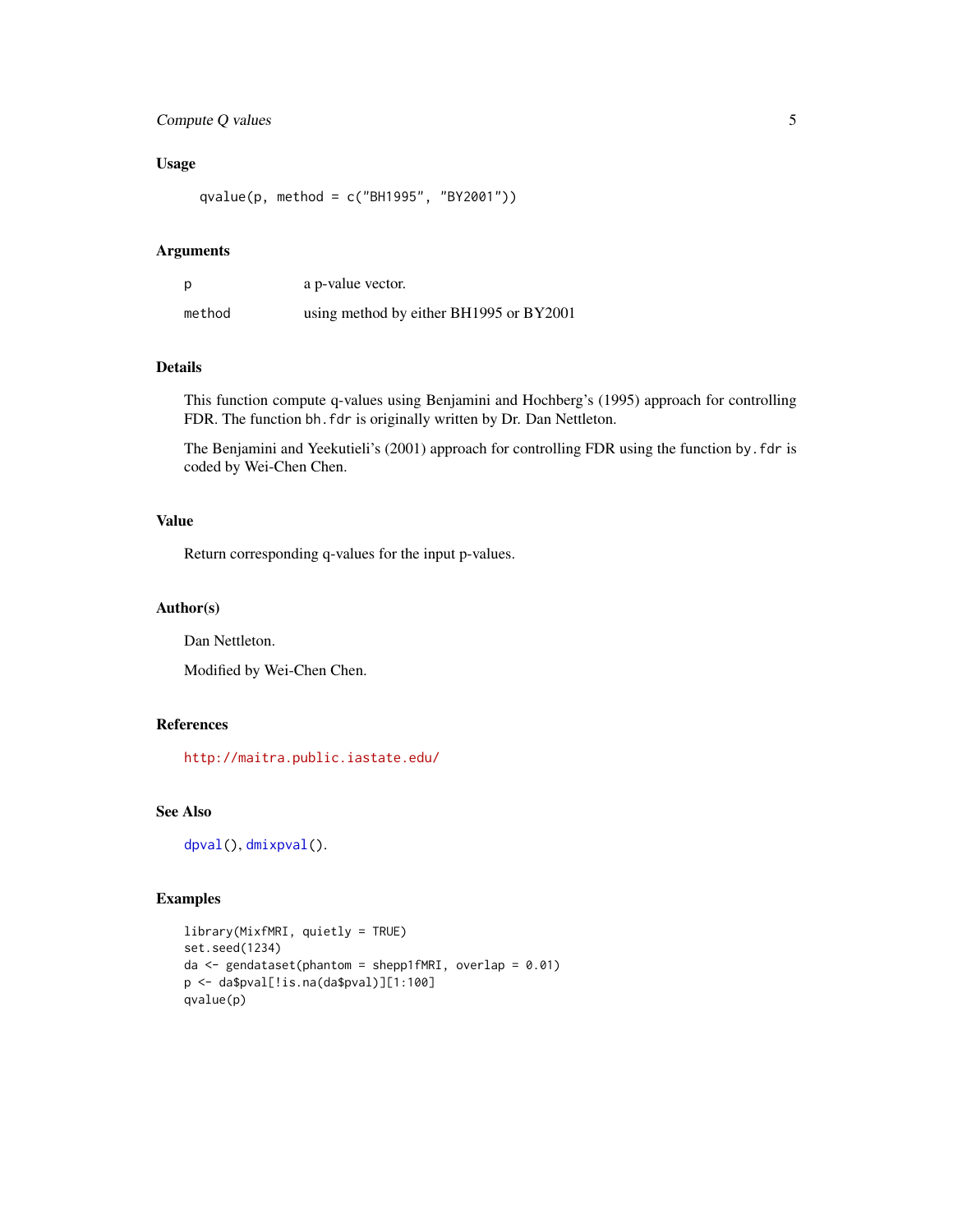<span id="page-5-0"></span>Compute Statistics for Log Odds Ratio of Posterior Probability *Compute Statistics for Log Odds Ratio of Posterior Probability*

# Description

The function computes statistics for log odds ratio of posterior probability.

#### Usage

```
logor.stat(x, fcobj, post.z, cov.param = NULL, cov.post.z = NULL,
              cov.logit.z = NULL, all.x = FALSE, drop.ETA1 = FALSE)
```
#### Arguments

| $\mathsf{x}$ | an input list of two elements X, gbd and PV, gbd.                                                                                                                             |
|--------------|-------------------------------------------------------------------------------------------------------------------------------------------------------------------------------|
| fcobj        | a fclust object.                                                                                                                                                              |
| post.z       | a matrix of dim = $N \times K$ for posterior probabilities, which is also the return<br>value of post.prob().                                                                 |
| cov.param    | a covariance matrix of dim = $d \times d$ for parameters, which is also a return of<br>cov.param(). d is total number of parameters which is dependent on data and<br>models. |
| cov.post.z   | a covariance list of length equal to number of active voxels, which is also a<br>return of $cov.post.z()$ .                                                                   |
| cov.logit.z  | a covariance list of length equal to number of active voxels, which is also a<br>return of $cov.logit.z()$ .                                                                  |
| all.x        | all cov matrices for all observations are returned if TRUE, while for only active<br>observations (those of class ids are greater than 1) if FALSE.                           |
| drop.ETA1    | if drop the $ETA[1]$ from the cov matrix due to the min. 1st. prop constrain.                                                                                                 |

### Details

For posterior probability, this function compute log odd ratio, cov matrix of log odd ratio, degrees of freedom, and testing statistics.

# Value

A list is returned with four elements: log.or, cov.log.or, df, and test.stat.

#### Author(s)

Wei-Chen Chen and Ranjan Maitra.

#### References

<http://maitra.public.iastate.edu/>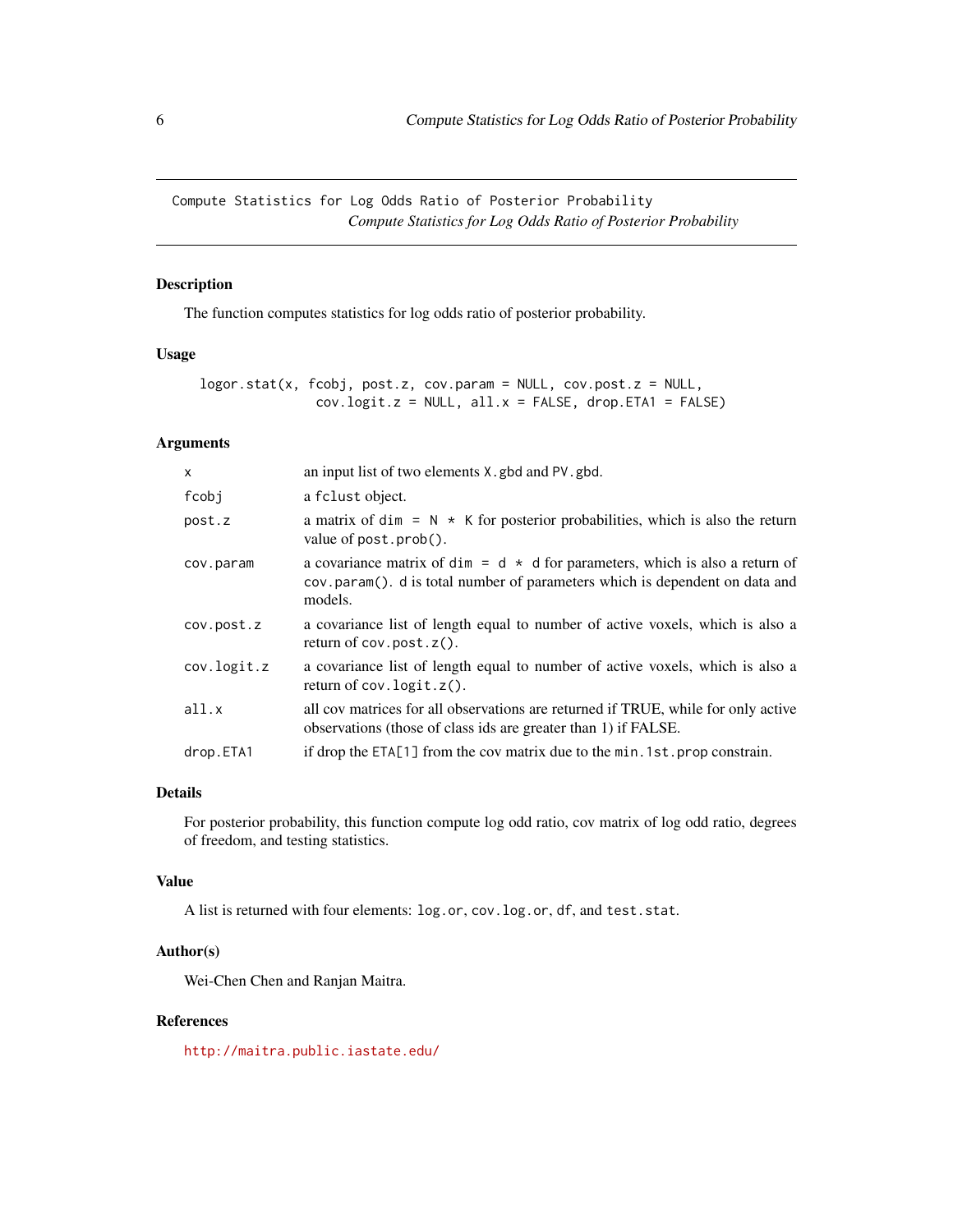# <span id="page-6-0"></span>Covariance Matrices 7

#### See Also

post.prob(), cov.param(), cov.post.z(), cov.logit.z().

#### Examples

```
library(MixfMRI, quietly = TRUE)
.FC.CT$model.X <- "I"
.FC.CT$CONTROL$debug <- 0
K < -3### Fit toy1.
set.seed(1234)
X.gbd <- toy1$X.gbd
X.range <- apply(X.gbd, 2, range)
X.gbd <- t((t(X.gbd) - X.range[1,]) / (X.range[2,] - X.range[1,]))
PV.gbd <- toy1$PV.gbd
fcobj <- fclust(X.gbd, PV.gbd, K = K, min.1st.prop = 0.5)
### Test log odds ratio.
x \le -\text{list}(X.\text{gbd} = X.\text{gbd}, \text{PV.gbd} = \text{PV.gbd})post.z <- post.prob(x, fcobj)
lor <- logor.stat(x, fcobj, post.z)
### Check if 95% CE covers log odd ratio = 1.
id \leftarrow !is.na(lor$df)
id.cover.0 <- which(lor$test.stat[id] < pchisq(0.95, lor$df[id]))
### Get voxels needed for merging.
id.active <- which(fcobj$class != 1)
id.merge <- id.active[id][id.cover.0]
### Check results.
post.z[id.merge,]
cbind(toy1$X.gbd[id.merge,], toy1$PV.gbd[id.merge])
```
Covariance Matrices *Covariance Matrices*

#### Description

These functions compute posterior probabilities, Fisher information with covariance matrix of parameters, covariance matrix of posterior probabilities, and covariance matrix of logit posterior probabilities.

#### Usage

```
post.prob(x, fcobj)
cov.param(x, fcobj, post.z, drop.ETA1 = FALSE)
cov.post.z(x, fcobj, post.z, cov.param = NULL, all.x = FALSE,
```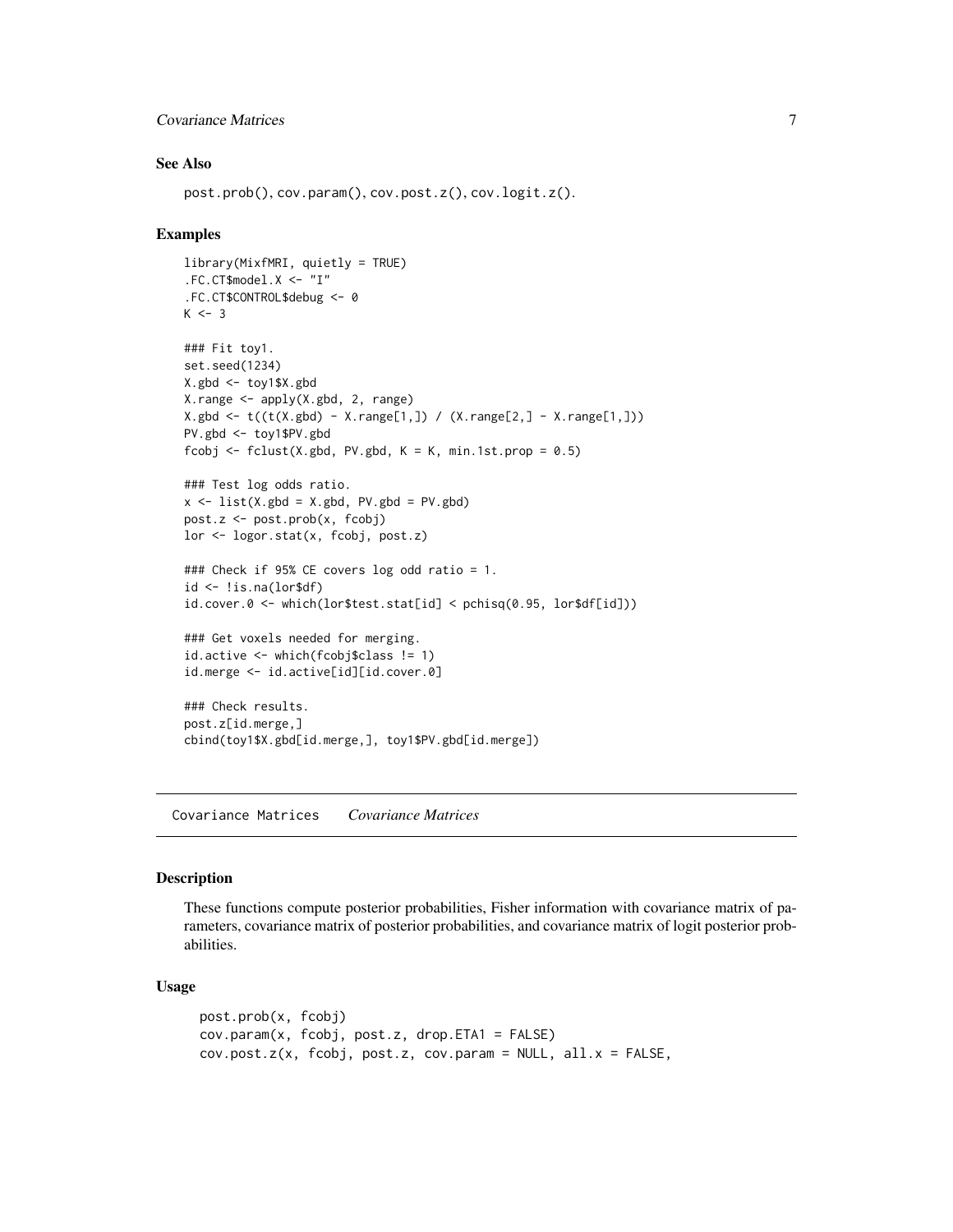# 8 Covariance Matrices

```
drop.ETA1 = FALSE)cov.logit.z(x, fcobj, post.z, cov.param = NULL, cov.post.z = NULL,
               all.x =FALSE, drop.ETA1 = FALSE)
```
#### Arguments

| X          | an input list of two elements X, gbd and PV, gbd.                                                                                                                             |
|------------|-------------------------------------------------------------------------------------------------------------------------------------------------------------------------------|
| fcobj      | a fclust object.                                                                                                                                                              |
| post.z     | a matrix of dim = $N \times K$ for posterior probabilities, which is also the return<br>value of post.prob().                                                                 |
| cov.param  | a covariance matrix of dim = $d \times d$ for parameters, which is also a return of<br>cov.param(). d is total number of parameters which is dependent on data and<br>models. |
| cov.post.z | a covariance list of length equal to number of active voxels, which is also a<br>return of $cov.post.z()$ .                                                                   |
| all.x      | all cov matrices for all observations are returned if TRUE, while for only active<br>observations (those of class ids are greater than 1) if FALSE.                           |
| drop.ETA1  | if drop the $ETA[1]$ from the cov matrix due to the min. 1st. prop constrain.                                                                                                 |
|            |                                                                                                                                                                               |

# Details

These functions are required to compute covariance matrices of parameters and posterior probabilities.

Use post.prob() to get the posterior probabilities.

Input the returns of post.prob() to cov.param() to obtain the cov matrix for parameters (inversed Fisher information obtained from inner product of gradient of log observed data likelihood). A list is returned with I for Fisher information, and cov for the covariance matrix which is inverted by ginv().

Input the returns of post.prob() and cov.param() to cov.post. $z($ ) to obtain the cov matrix for posterior probabilities by the multivariate delta method on the cov matrix for parameters.

Input the returns of post.prob(), cov.param(), and cov.post.z() to cov.logit.z() to obtain cov matrix for logit posterior probabilities by the multivariate delta method on cov matrix of posterior probabilities.

# Value

A matrix or a list is returned.

The cov.param() will return a list containing two elements I for the Fisher information, and cov for the covariance matrix by generalized inversed of the Fisher information. The dimension of both elements are d  $\star$  d where d = K  $\star$  7 - 4 for 2D data and d = K  $\star$  9 - 4 for 3D data if drop. ETA1 = TRUE, otherwise they are d = K  $*$  7 - 3 and d = K  $*$  9 -4, respectively.

The cov.post.z() will return a list containing cov matrices of posterior probabilities for each valid/selected voxel.

The cov.logit.z() will return a list containing cov matrices of logit posterior probabilities for each valid/selected voxel.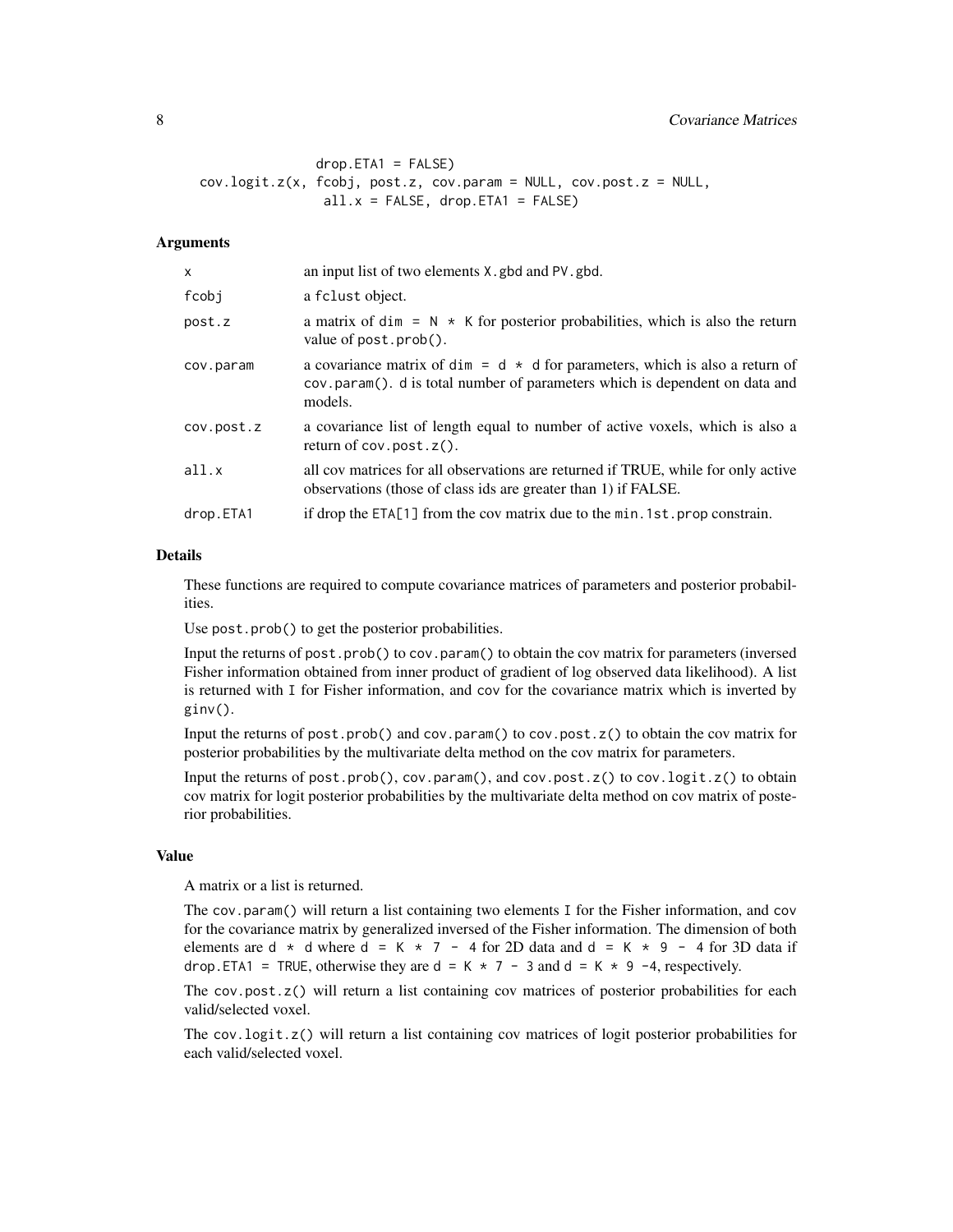#### Author(s)

Wei-Chen Chen and Ranjan Maitra.

#### References

<http://maitra.public.iastate.edu/>

# See Also

EMCluster::lmt(), lmt.I().

#### Examples

```
library(MixfMRI, quietly = TRUE)
library(EMCluster, quietly = TRUE)
.FC.CT$model.X <- "I"
.FC.CT$CONTROL$debug <- 0
K < -3
```

```
### Fit toy1.
set.seed(1234)
X.gbd <- toy1$X.gbd
X.range <- apply(X.gbd, 2, range)
X.gbd \leftarrow t((t(X.gbd) - X.random[1,]) / (X.random[2,] - X.random[1,]))PV.gbd <- toy1$PV.gbd
fcobj \le fclust(X.gbd, PV.gbd, K = K, min.1st.prop = 0.5)
### Test cov matrix of posterior z and logit posterior z.
x \le -\text{list}(X.\text{gbd} = X.\text{gbd}, \text{PV.gbd} = \text{PV.gbd})post.z <- post.prob(x, fcobj)
cov.param \leftarrow cov.param(x, fcobj, post.z = post.z)cov.post.z \le cov.post.z(x, fcobj, post.z = post.z,cov.param = cov.param$cov)
cov.logit.z <- cov.logit.z(x, fcobj, post.z = post.z,
                                 cov.param = cov.param$cov,
                                 cov.post.z = cov.post.z)
### Compute cov matrix of log odds ratio for all k > 1.
A \le cbind(rep(-1, K - 1), diag(1, K - 1))
logit.p \leftarrow log(post.z[fcobj$class != 1,] / (1 - post.z[fcobj$class != 1,]))
logor \leftarrow logit.p %*% t(A)cov.log.or <- lapply(cov.logit.z, function(x) A %*% x %*% t(A))
### Check if 0 vector covered by 95% confidence ellipsoid.
id \leftarrow 1plot(log.or[id,],
     xlim = log.or[id, 1] + c(-5, 5),ylim = log.cr[id, 2] + c(-5, 5),main = "1st observation", xlab = "x", ylab = "y")
plotBN(log.or[id,], cov.log.or[[id]])
points(0, 0, col = 2)
```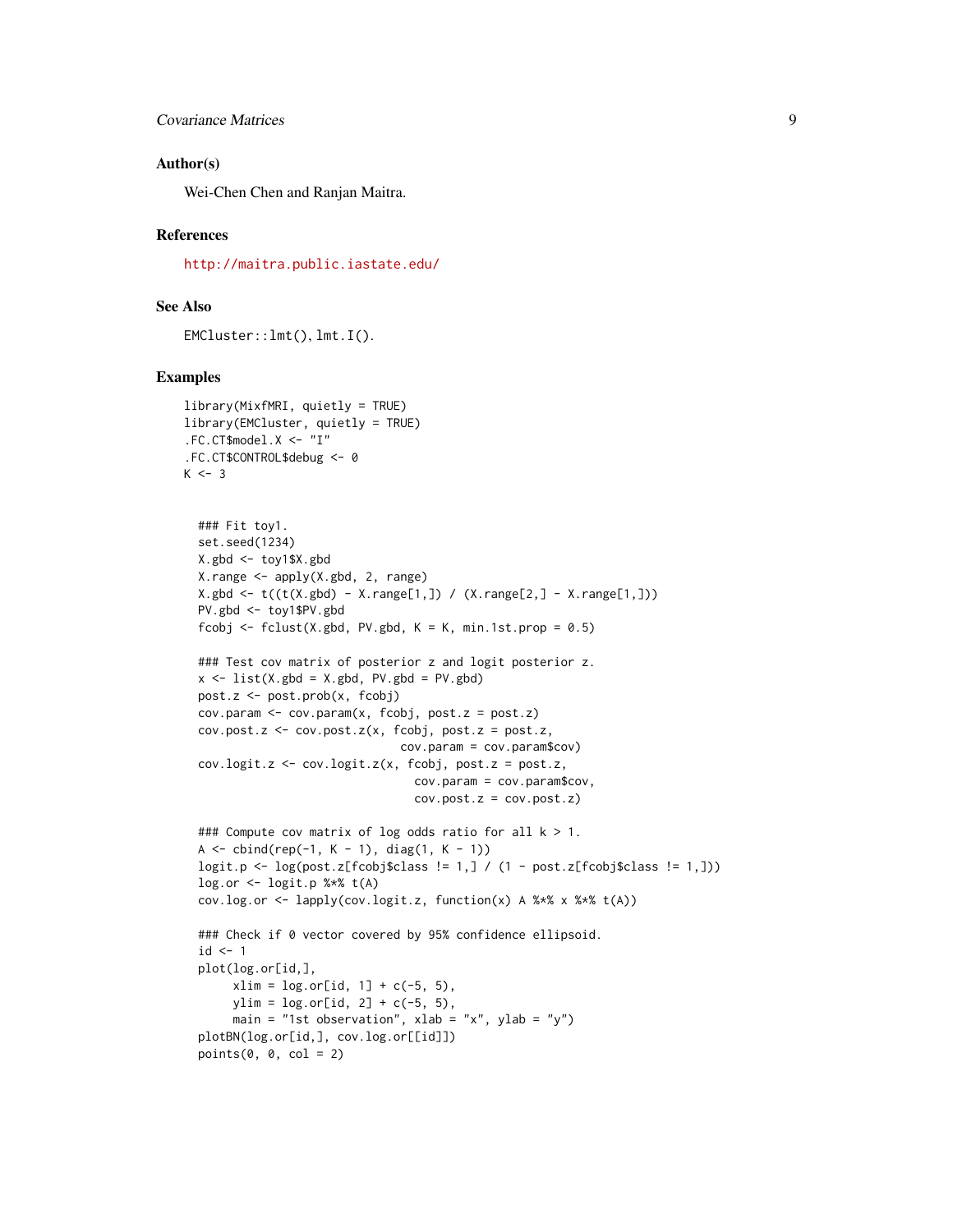<span id="page-9-0"></span>Covariance Matrices of Logit ETA *Covariance Matrices of Logit ETA*

# Description

These functions computes covariance matrix of logit ETA.

#### Usage

```
cov.logit.ETA(x, fcobj, cov.param = NULL)
```
# Arguments

|           | an input list of two elements X, gbd and PV, gbd.                                                                                                                             |
|-----------|-------------------------------------------------------------------------------------------------------------------------------------------------------------------------------|
| fcobi     | a fclust object.                                                                                                                                                              |
| cov.param | a covariance matrix of dim = $d \times d$ for parameters, which is also a return of<br>cov.param(). d is total number of parameters which is dependent on data and<br>models. |

# Details

These functions are required to compute covariance matrices of logit ETA.

Input the returns of cov.param() to cov.logit.ETA() to obtain the cov matrix for logit ETA by the multivariate delta method on the cov matrix for parameters.

# Value

A matrix.

# Author(s)

Wei-Chen Chen and Ranjan Maitra.

# References

<http://maitra.public.iastate.edu/>

# See Also

EMCluster::lmt(), lmt.I().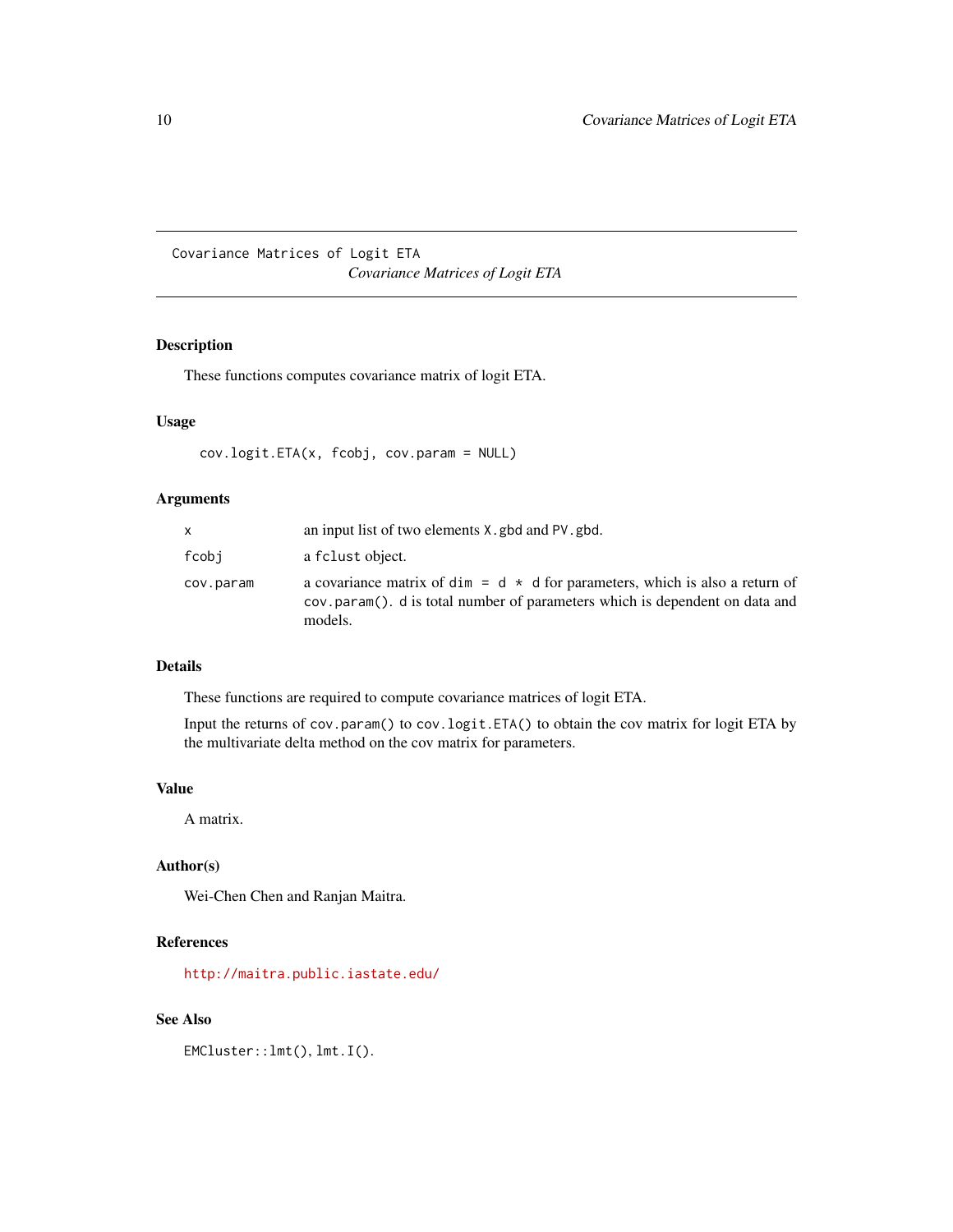# <span id="page-10-0"></span>Examples

```
library(MixfMRI, quietly = TRUE)
.FC.CT$model.X <- "I"
.FC.CT$CONTROL$debug <- 0
K < -3### Fit toy1.
  set.seed(1234)
  X.gbd \leq toy1$X.gbd
  X.range <- apply(X.gbd, 2, range)
  X.gbd <- t((t(X.gbd) - X.range[1,]) / (X.range[2,] - X.range[1,]))
  PV.gbd <- toy1$PV.gbd
  fcobj <- fclust(X.gbd, PV.gbd, K = K, min.1st.prop = 0.5)
  ### Test cov matrix of posterior z.
  x \le -\text{list}(X.\text{gbd} = X.\text{gbd}, PV.\text{gbd} = PV.\text{gbd})post.z <- post.prob(x, fcobj)
  cov.param <- cov.param(x, fcobj, post.z)
  cov.logit.ETA <- cov.logit.ETA(x, fcobj, cov.param = cov.param$cov)
  ### Compute cov matrxi of eta_k - eta_1 for all k > 1.
  A \le - \text{cbind}(rep(-1, K - 1), diag(1, K - 1))ETA <- fcobj$param$ETA
  log.or <- log(ETA / (1 - ETA)) %*% t(A)
  cov.log.or <- A %*% cov.logit.ETA %*% t(A)
```
Density function of p-values *Density function of p-values*

# <span id="page-10-1"></span>Description

These functions based on normal assumption and transformation to derive a (mixture) density function of p-values.

#### Usage

 $d$ pval(x, mu = 0,  $log$  = FALSE) dmixpval(x, eta, mu)

# **Arguments**

| X   | support of p-values which should be between 0 and 1.                                         |
|-----|----------------------------------------------------------------------------------------------|
| mu  | hypothetical mean of testing statistics (in normal distribution) for producing p-<br>values. |
| log | if return log of density.                                                                    |
| eta | mixing proportion of K components if a mixture is assumed.                                   |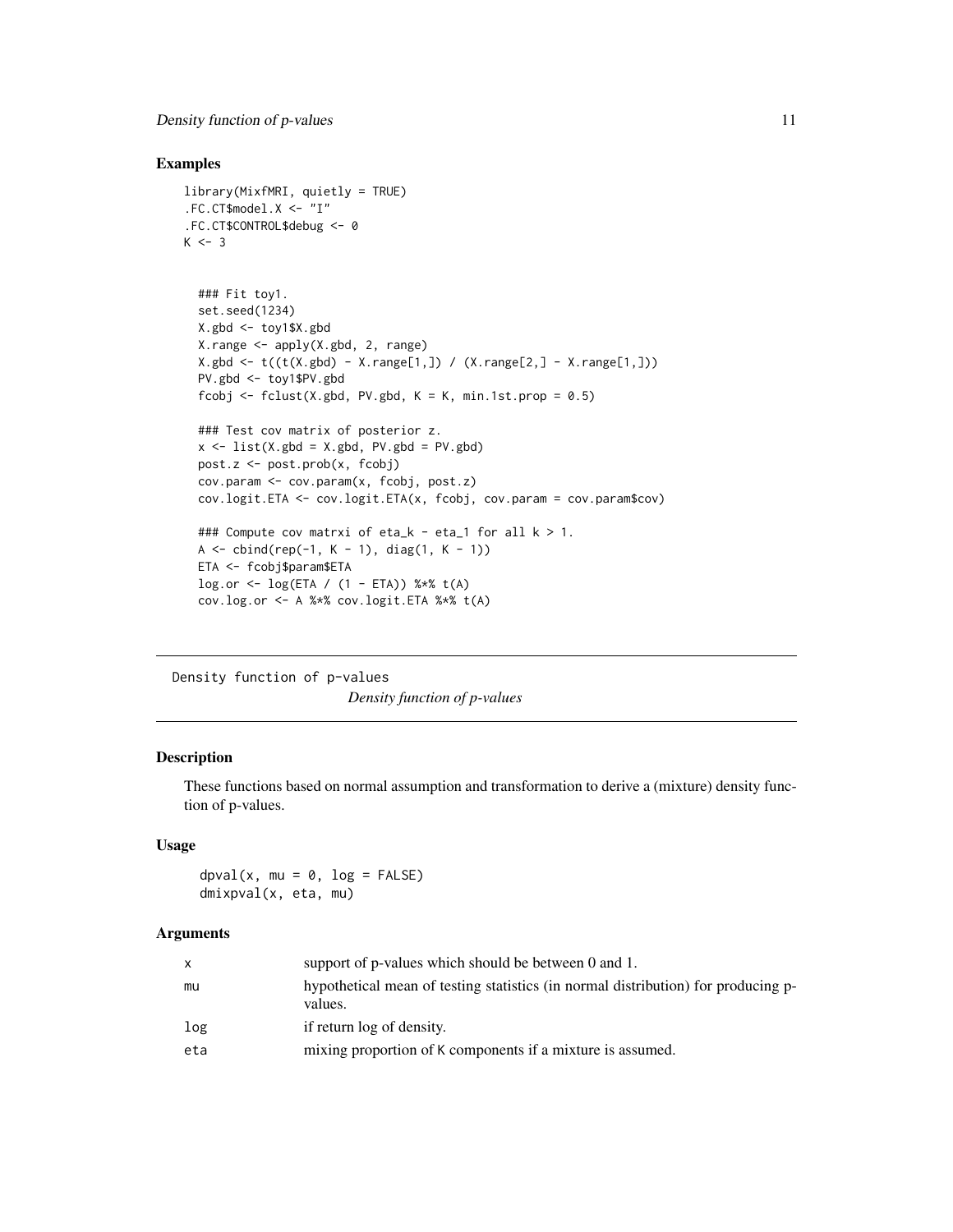# <span id="page-11-0"></span>Details

Note that eta and mu in dmixpval() are of length K for K component mixtures.

# Value

Corresponding density values (to the input x) are returned.

#### Author(s)

Wei-Chen Chen and Ranjan Maitra.

# References

<http://maitra.public.iastate.edu/>

# See Also

[gendataset\(](#page-28-1)), [qvalue\(](#page-3-1)).

#### Examples

```
library(MixfMRI, quietly = TRUE)
set.seed(1234)
da \leq gendataset(phantom = shepp1fMRI, overlap = 0.01)
x \leftarrow da$pval['is.na(da$pval)]['1:100]dpval(x)
dmixpval(x, mu = da$mu, eta = da$eta)
```
Example Datasets *Example datasets in MixfMRI*

# Description

These are datasets used to demo examples and workflows in this package.

#### Format

Objects may contain several information and data.

#### Details

pstats is a 3D example.

pval.2d.complex and pval.2d.mag are 2D examples.

shepp0fMRI, shepp1fMRI, shepp2fMRI and sheppAnat are phantoms generated by Dr. Maitra for simulation studies with different overlap levels for p-values.

toy\* are 2D toy examples.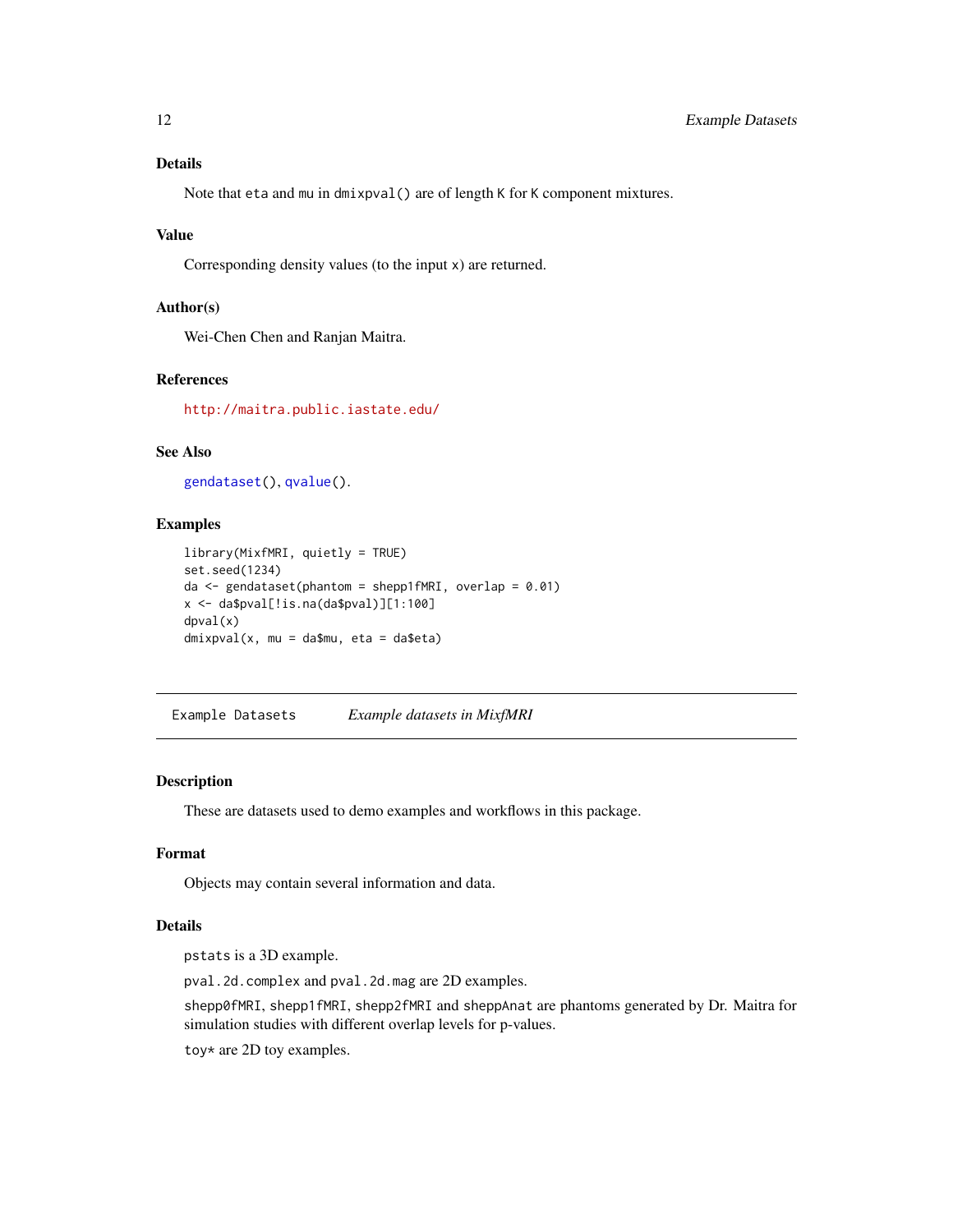#### <span id="page-12-0"></span>Author(s)

Wei-Chen Chen and Ranjan Maitra.

#### References

<http://maitra.public.iastate.edu/>

# Examples

```
library(MixfMRI, quietly = TRUE)
```
### Plotting. demo(shepp,'MixfMRI',ask=FALSE,echo=FALSE)

False Discovery Rates for Spatial Signals *False Discovery Rates for Spatial Signals using Benjamini and Heller (2007)*

# <span id="page-12-1"></span>Description

Compute q-values Benjamini and Heller's (2007) approach for controlling FDR for spatial signals.

#### Usage

fdr.bh.p1(p,  $w = rep(1, length(p)), q = 0.05)$ fdr.bh.p2(p,  $w = rep(1, length(p)), q = 0.05)$ 

#### Arguments

| p | a p-value vector. No NA is allowed and all values are in $[0, 1]$ . |
|---|---------------------------------------------------------------------|
| W | a weight vector for p-values.                                       |
| a | a desired cutoff for adjusting p-values.                            |

# Details

These functions implement first two procedures in Benjamini and Heller (2007) for controlling FDR for spatial signals.

# Value

Return the number of rejected hypotheses and all corresponding q-values for the input p-values.

### Author(s)

Wei-Chen Chen.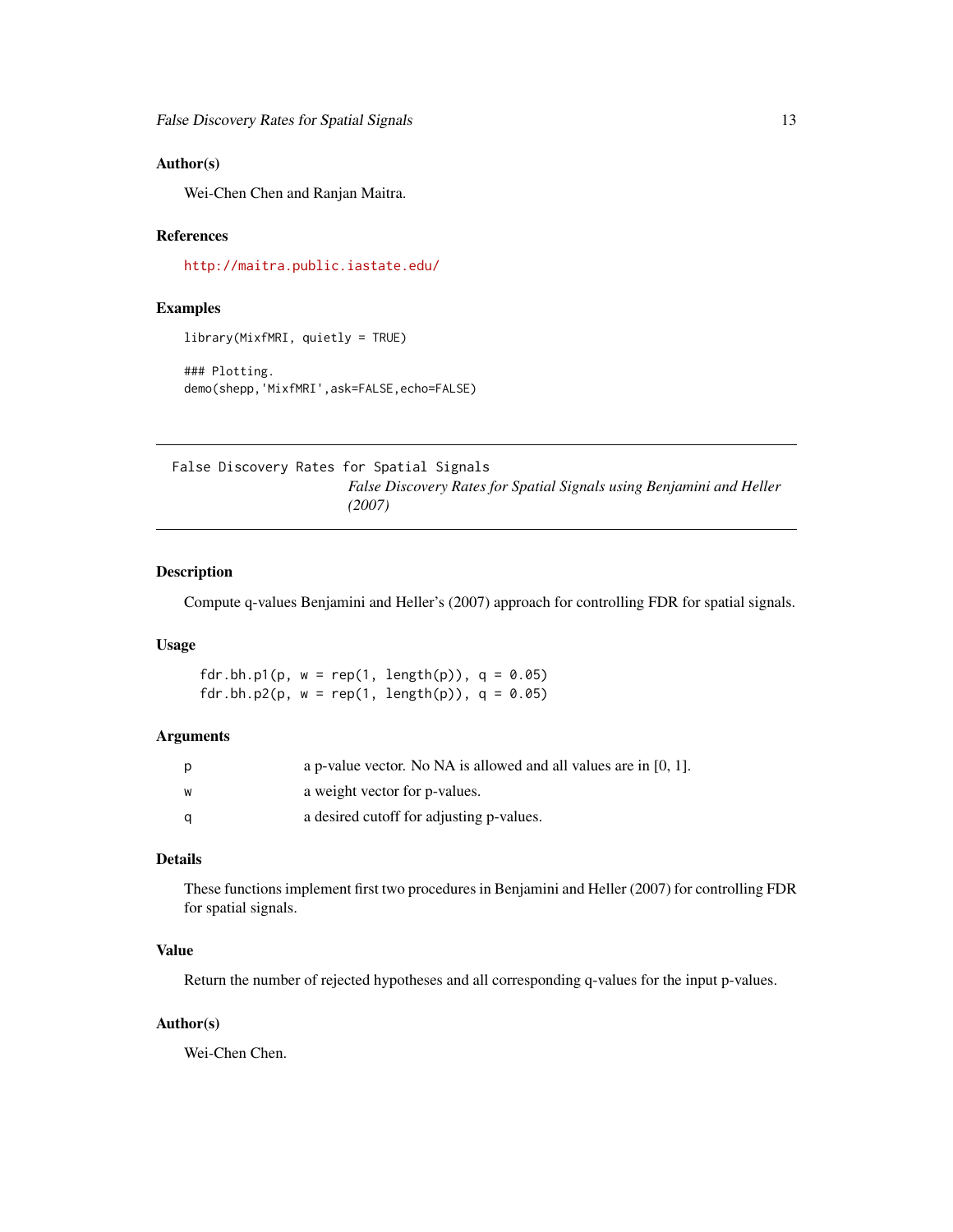#### References

<http://maitra.public.iastate.edu/>

#### See Also

[qvalue\(](#page-3-1)).

# Examples

```
library(MixfMRI, quietly = TRUE)
set.seed(1234)
da \leq gendataset(phantom = shepp1fMRI, overlap = 0.01)
p <- da$pval[!is.na(da$pval)][1:100]
fdr.bh.p1(p)
fdr.bh.p2(p)
```
Generalized Cluster-Based Analysis (CBA) Method *Generalized Cluster-Based Analysis (CBA) Method*

#### Description

Find clusters in 2D or 3D based on a generalized CBA method. The CBA method is originally proposed by Heller, et.al. (2006) using the correlation of two time series as the similarity of two spatial locations.

#### Usage

```
cba.cor(da.ts, da.m = NULL, adj.dist = TRUE, fun.sim = stats::cor)cba.cor.2d(da.ts, da.m = NULL, adj.dist = TRUE, fun.sim = stats::cor)
cba.cor.3d(da.ts, da.m = NULL, adi.dist = TRUE, fun.sim = stats::cor)
```
# **Arguments**

| da.ts    | a time series array of dimensions $x * y * z * t$ . |
|----------|-----------------------------------------------------|
| da.m     | a mask determining inside of brain or not.          |
| adi.dist | if adjust correlations by distance.                 |
| fun.sim  | a function computing simility of two locations.     |

# **Details**

These functions implement the 2D and 3D versions of CBA proposed by Heller, et.al. (2006).

da.ts should have dimensions  $x * y * z * t$  for 3D data and  $x * y * t$  ime for 2D data. Similarly, da.m would have  $x * y * z$  and  $x * y$  correspondingly.

da.m has values 0 or 1 indicating outside or inside a brain, respectively.

<span id="page-13-0"></span>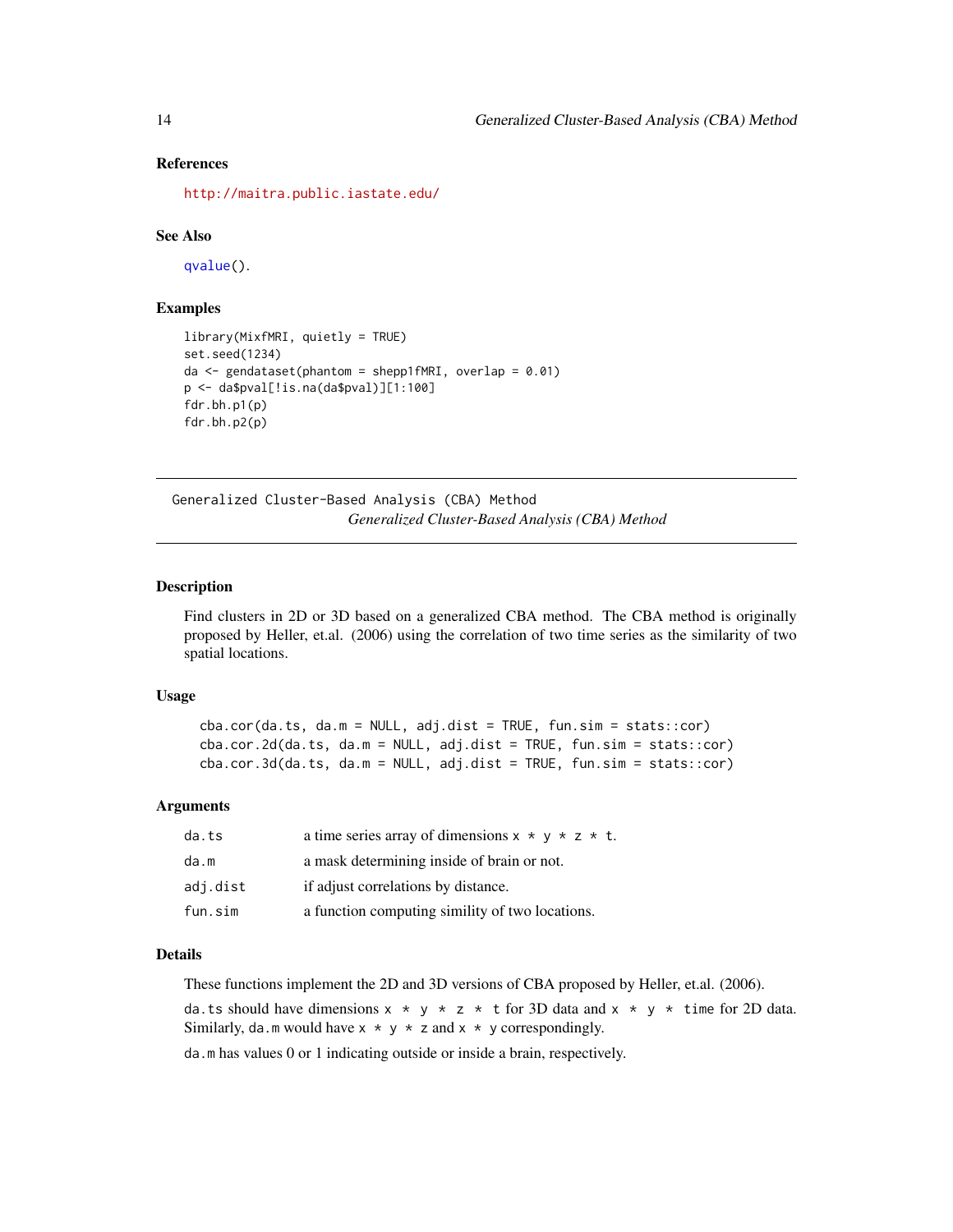<span id="page-14-0"></span>fun.sim(a, B) is a function return similarity between a location a and N neighboring locations B where a is of dimension  $t \times 1$  and B is of dimensiont  $*$  N. Ideally, fun.sim() should return values of similarity which take values between 0 and 1 where 0 means totally different and 1 means completely identical of two spatial locations. By default, stats::cor is used. See the example section next for user defined functions for fun.sim().

# Value

Return the cluster ids for each voxel. NA for outside of brain if da.m is provided.

# Author(s)

Wei-Chen Chen.

# References

Heller, et.al. (2006) "Cluster-based analysis of FMRI data", NeuroImage, 33(2), 599-608.

```
http://maitra.public.iastate.edu/
```
#### See Also

[fdr.bh.p1\(](#page-12-1)), [fdr.bh.p2\(](#page-12-1)).

#### Examples

```
### Simulated data
library(MixfMRI, quietly = TRUE)
dim \leq c(4, 5, 4, 10)set.seed(123)
da.ts <- array(rnorm(prod(dim)), dim = dim)
id.class <- suppressWarnings(cba.cor(da.ts))
table(id.class)
fun.tanh <- function(a, B){
  d <- 1 / apply(B, 2, function(b){ dist(rbind(as.vector(a), b)) })
  tanh(d)
}
id.class.tanh <- suppressWarnings(cba.cor(da.ts, fun.sim = fun.tanh))
table(id.class.tanh)
fun.logit \leq function(a, B){
  d <- dist(t(cbind(a, B)))[1:ncol(B)]
  (1 / (1 + \exp(-d))) * 2 - 1}
id.class.logit <- suppressWarnings(cba.cor(da.ts, fun.sim = fun.logit))
table(id.class.logit)
  ### Real data
  library(AnalyzeFMRI, quietly = TRUE)
  library(oro.nifti, quietly = TRUE)
```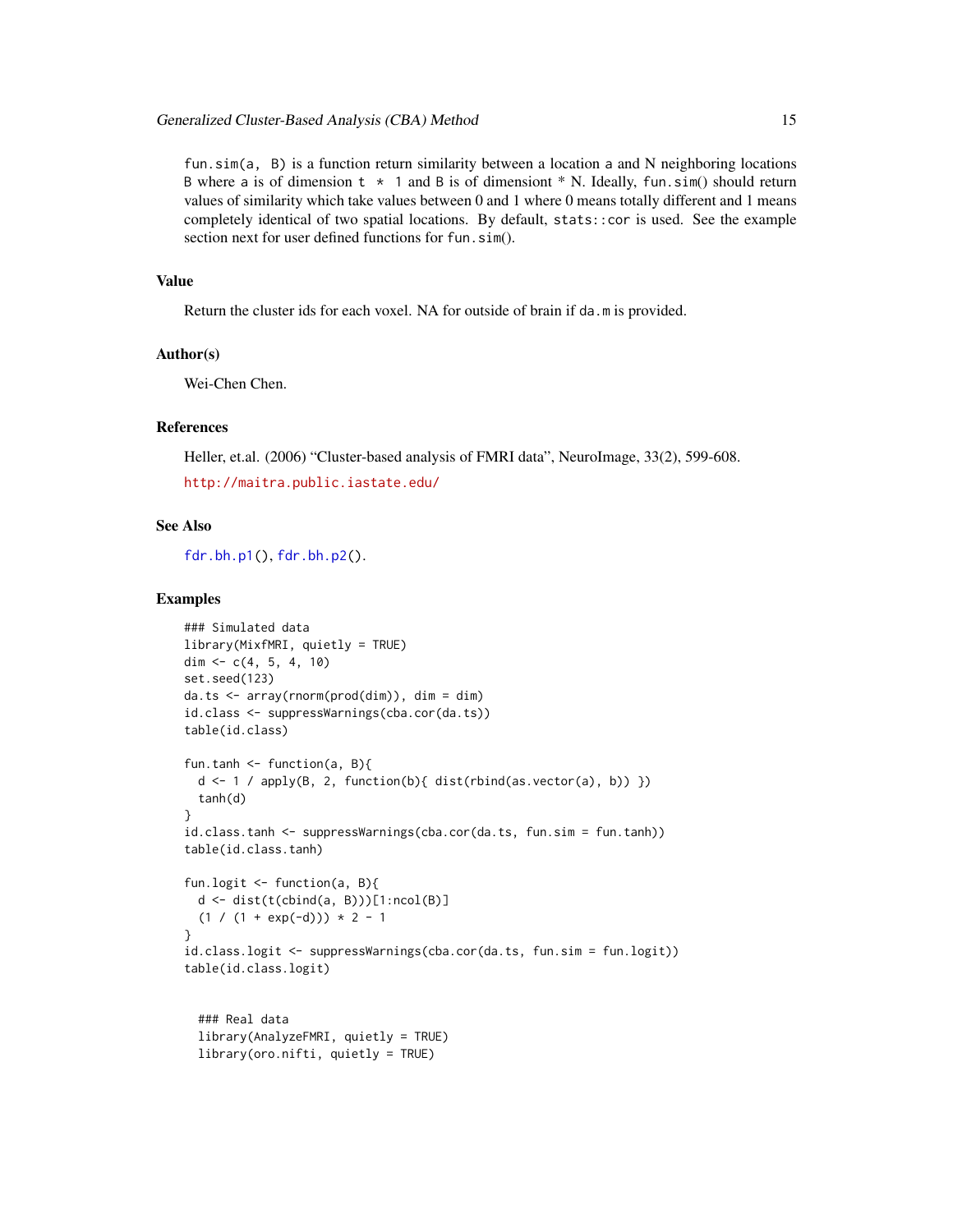```
fn <- "pb02_volreg_tlrc.nii"
da <- readNIfTI(fn)
da.ts <- da@.Data
fn <- "mask_anat.nii"
da <- readNIfTI(fn)
da.m <- da@.Data
id.class <- suppressWarnings(cba.cor(da.ts, da.m))
dim(id.class) <- dim(da.m)
length(table(id.class))
```
initial *Main initialization functions*

#### <span id="page-15-1"></span>Description

Main initialization functions.

#### Usage

initial.em.gbd(PARAM)

initial.RndEM.gbd(PARAM)

#### Arguments

PARAM a list of uninitialized parameters, as usual, the returned values of [set.global\(](#page-20-1)), to be initialized according to data (inside PARAM).

# Details

initial.em.gbd() takes in a template of PARAM (uninitialized), and usually is available by calling [set.global\(](#page-20-1)), then return an initialized PARAM which is ready for EM runs.

Internally, there are six different initializations implemented for the function initial.em.gbd() including prob.extend, prob.simple, qnorm.extend, qnorm.simple, extend, and simple. These methods are mainly based on transformation of original space of data (p-values and voxel locations) into more linear space such that the Euclidean distance more makes sense (fairly) to classify data in groups.

initial.RndEM.gbd() implement RndEM initialization algorithm based on repeated calling initial.em.gbd(). Note that all configurations are included in PARAM set by [set.global\(](#page-20-1)).

#### Value

These functions return an initialized PARAM for EM runs based on pre-stored configuration within the input uninitialized PARAM.

<span id="page-15-0"></span>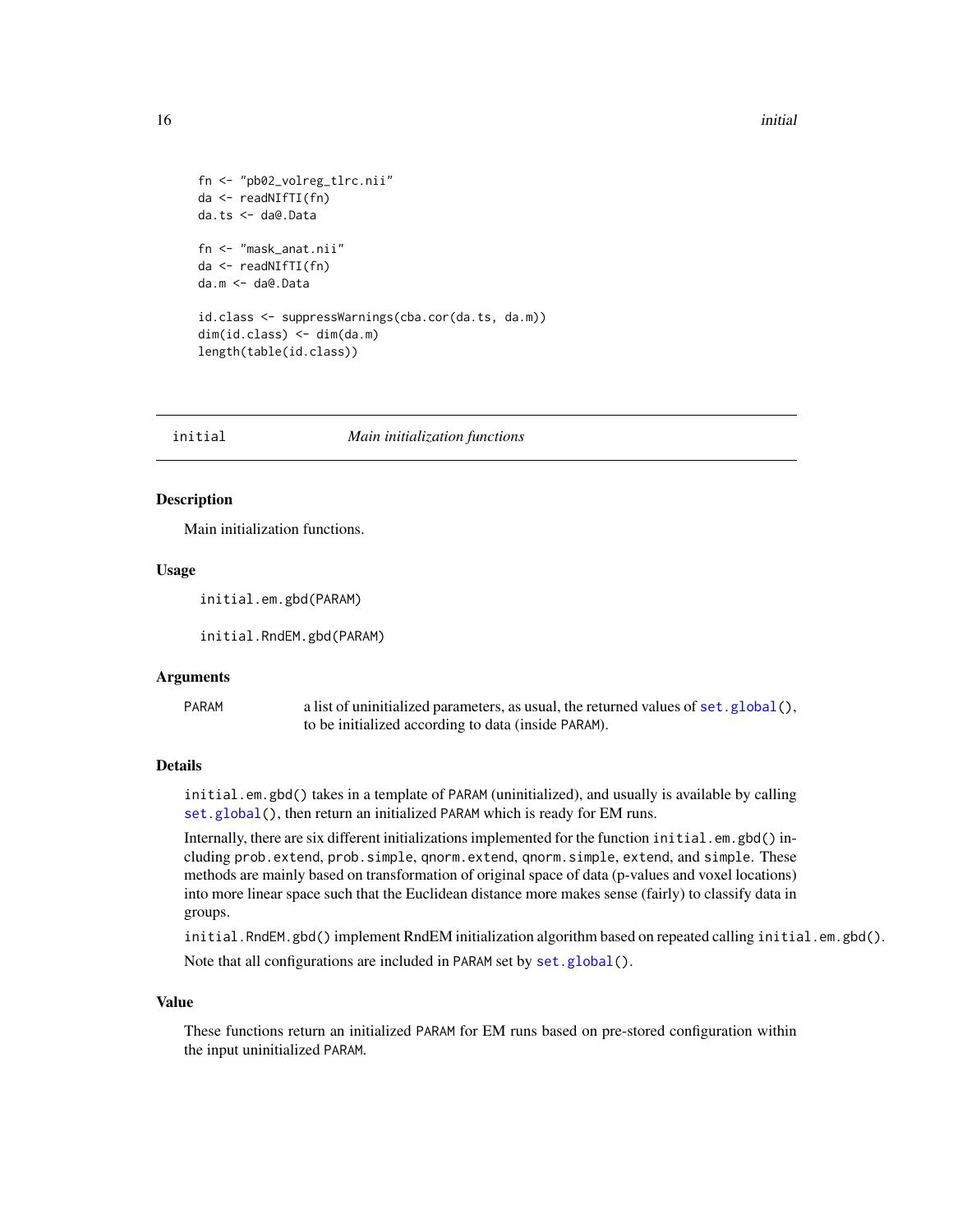#### <span id="page-16-0"></span>Author(s)

Wei-Chen Chen and Ranjan Maitra.

# References

<http://maitra.public.iastate.edu/>

#### See Also

[set.global\(](#page-20-1)), [fclust\(](#page-20-1)), [PARAM](#page-20-1).

#### Examples

```
library(MixfMRI, quietly = TRUE)
library(EMCluster, quietly = TRUE)
# .FC.CT$algorithm <- "em"
# .FC.CT$model.X <- "V"
# .FC.CT$ignore.X <- TRUE
.FC.CT$check.X.unit <- FALSE
```

```
### Test toy1.
set.seed(1234)
X.gbd <- toy1$X.gbd
PV.gbd <- toy1$PV.gbd
PARAM <- set.global(X.gbd, PV.gbd, K = 2)
PARAM.new <- initial.em.gbd(PARAM)
PARAM.toy1 <- em.step.gbd(PARAM.new)
id.toy1 <- .MixfMRIEnv$CLASS.gbd
print(PARAM.toy1$ETA)
RRand(toy1$CLASS.gbd, id.toy1)
```

```
### Test toy2.
set.seed(1234)
X.gbd <- toy2$X.gbd
PV.gbd <- toy2$PV.gbd
PARAM <- set.global(X.gbd, PV.gbd, K = 3)
PARAM.new <- initial.em.gbd(PARAM)
PARAM.toy2 <- em.step.gbd(PARAM.new)
id.toy2 <- .MixfMRIEnv$CLASS.gbd
print(PARAM.toy2$ETA)
RRand(toy2$CLASS.gbd, id.toy2)
```
Likelihood Mixture Tests with Identity Cov Matrix or Only p-values *Likelihood Mixture Tests with Identity Cov Matrix or Only p-values*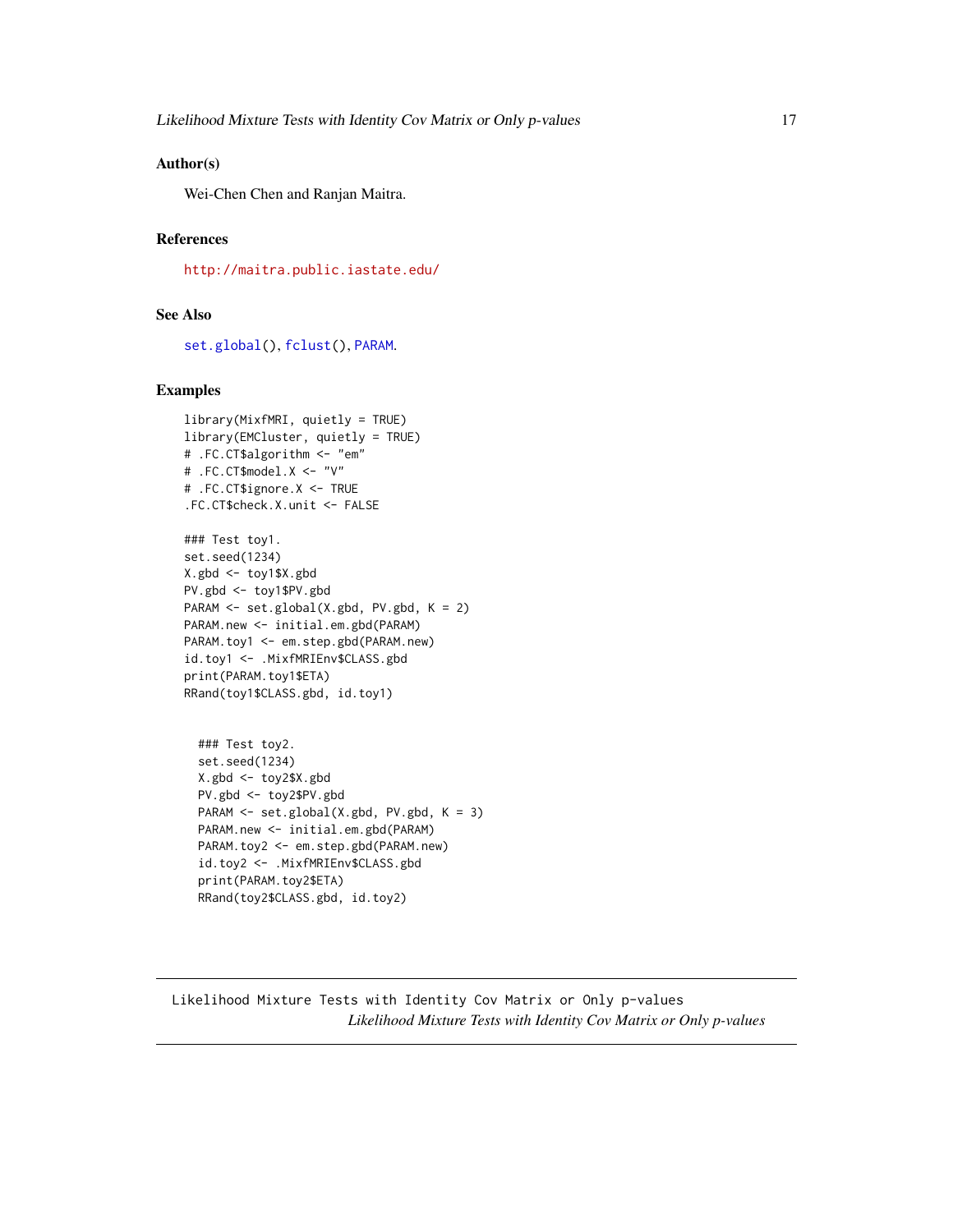#### Description

These functions test two mixture Gaussian fMRI models with identity covariance matrices and different numbers of clusters. These functions are similar to the  $EMCluster::lmt()$ , but is coded for fMRI models in MixfMRI.

#### Usage

```
lmt.I(fcobj.0, fcobj.a, X.gbd, PV.gbd, tau = 0.5, n.mc.E.delta = 1000,
     n.mc.E.chi2 = 1000, verbose = FALSE)
lmt.pv(fcobj.0, fcobj.a, X.gbd, PV.gbd, tau = 0.5, n.mc.E.delta = 1000,
     n.mc.E.chi2 = 1000, verbose = FALSE)
```
#### Arguments

| fcobj.0      | a fclust object for the null hypothesis.                                                                    |
|--------------|-------------------------------------------------------------------------------------------------------------|
| fcobj.a      | a f clust object for the alternative hypothesis.                                                            |
| X.gbd        | a data matrix of N voxel locations. $dim(X. gbd) = N \times 3$ for 3D data and N $\times$ 2<br>for 2D data. |
| PV.gbd       | a p-value vector of signals associated with voxels. length ( $PV$ , gbd) = N.                               |
| tau          | proportion of null and alternative hypotheses.                                                              |
| n.mc.E.delta | number of Monte Carlo simulations for expectation of delta (difference of logL).                            |
| n.mc.E.chi2  | number of Monte Carlo simulations for expectation of chisquare statistics.                                  |
| verbose      | if verbose.                                                                                                 |

# Details

This function calls several subroutines to compute information, likelihood ratio statistics, degrees of freedom, non-centrality of chi-squared distributions . . . etc. Based on Monte Carlo methods to estimate parameters of likelihood mixture tests, this function return a p-value for testing H0: fcobj.0 v.s. Ha: fcobj.a.

lmt.pv() only uses PV.gbd.

#### Value

A list of class lmt.I are returned.

# Author(s)

Wei-Chen Chen and Ranjan Maitra.

# References

<http://maitra.public.iastate.edu/>

#### See Also

EMCluster::lmt().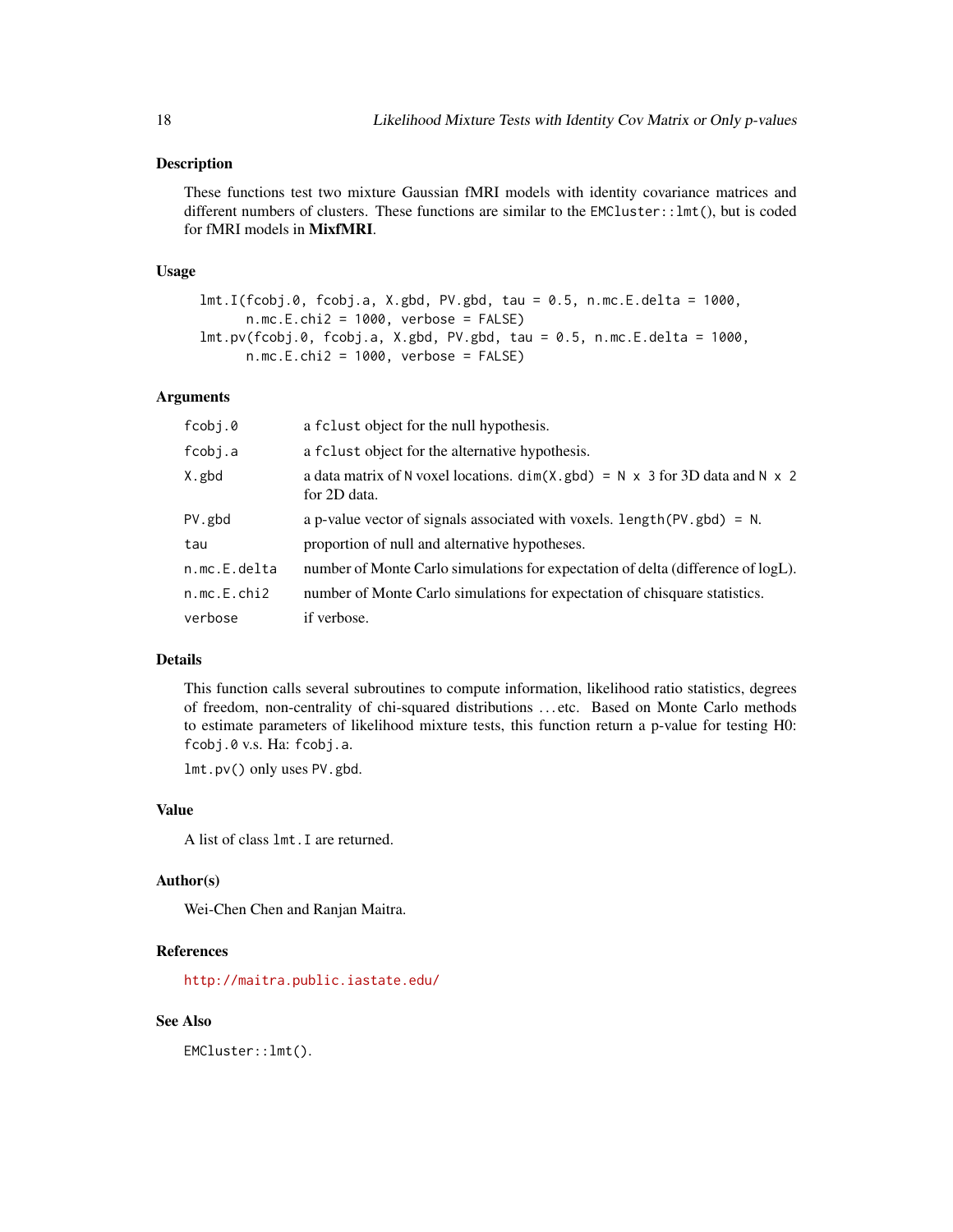# <span id="page-18-0"></span>Examples

```
library(MixfMRI, quietly = TRUE)
library(EMCluster, quietly = TRUE)
.FC.CT$model.X <- "I"
.FC.CT$check.X.unit <- FALSE
.FC.CT$CONTROL$debug <- 0
```

```
### Fit toy1.
set.seed(1234)
X.gbd <- toy1$X.gbd
PV.gbd <- toy1$PV.gbd
ret.2 <- fclust(X,gbd, PV.gbd, K = 2)ret.3 <- fclust(X,gbd, PV.gbd, K = 3)ret.4 \leftarrow fclust(X.gbd, PV.gbd, K = 4)
ret.5 \le fclust(X.gbd, PV.gbd, K = 5)
```

```
### ARI
RRand(toy1$CLASS.gbd, ret.2$class)
RRand(toy1$CLASS.gbd, ret.3$class)
RRand(toy1$CLASS.gbd, ret.4$class)
RRand(toy1$CLASS.gbd, ret.5$class)
```

```
### Test toy1.
(lmt.23 <- lmt.I(ret.2, ret.3, X.gbd, PV.gbd))
(lmt.24 <- lmt.I(ret.2, ret.4, X.gbd, PV.gbd))
(lmt.25 <- lmt.I(ret.2, ret.5, X.gbd, PV.gbd))
(lmt.34 <- lmt.I(ret.3, ret.4, X.gbd, PV.gbd))
(lmt.35 <- lmt.I(ret.3, ret.5, X.gbd, PV.gbd))
(lmt.45 <- lmt.I(ret.4, ret.5, X.gbd, PV.gbd))
### Test toy1 using p-values only.
```

```
(lmt.pv.23 <- lmt.pv(ret.2, ret.3, X.gbd, PV.gbd))
(lmt.pv.24 <- lmt.pv(ret.2, ret.4, X.gbd, PV.gbd))
(lmt.pv.25 <- lmt.pv(ret.2, ret.5, X.gbd, PV.gbd))
(lmt.pv.34 <- lmt.pv(ret.3, ret.4, X.gbd, PV.gbd))
(lmt.pv.35 <- lmt.pv(ret.3, ret.5, X.gbd, PV.gbd))
(lmt.pv.45 <- lmt.pv(ret.4, ret.5, X.gbd, PV.gbd))
```

```
LRT Likelihood ratio tests
```
#### Description

Likelihood ratio tests for merging clusters.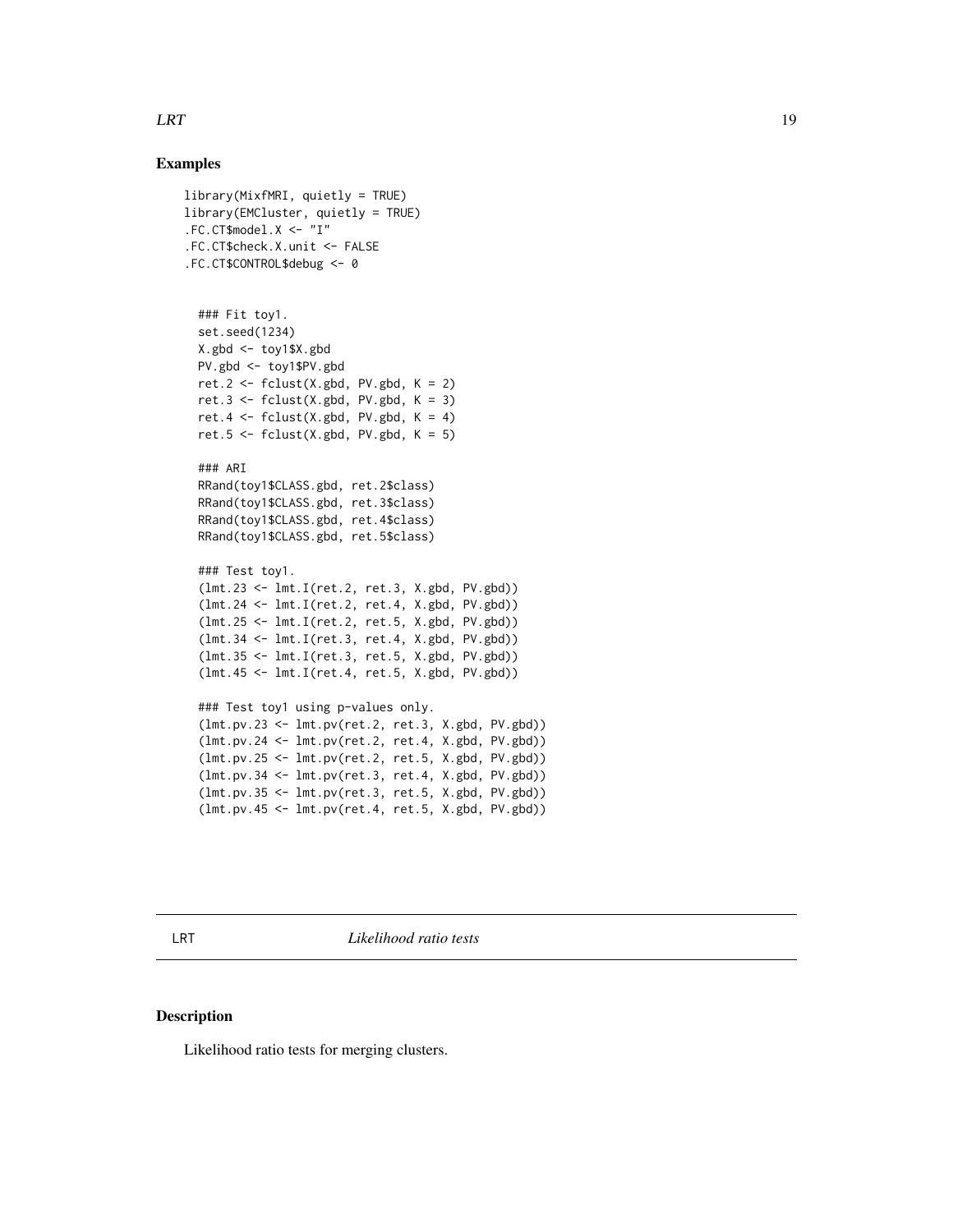#### Usage

```
lrt(PV.gbd, CLASS.gbd, K, H0.alpha = .FC.CT$LRT$H0.alpha,
   H0.beta = .FC.CT$LRT$H0.beta)
lrt2(PV.gbd, CLASS.gbd, K, H0.mean = .FC.CT$LRT$H0.mean,
 upper.beta = .FC.CT$INIT$BETA.beta.max, proc = c("1", "2", "weight"))
lrt.betamean(PV.gbd, CLASS.gbd, K, proc = c("1", "2"))
lrt.betaab(PV.gbd, CLASS.gbd, K, proc = c("1", "2"))
```
#### Arguments

| PV.gbd     | a p-value vector of signals associated with voxels. length $(PV, gbd) = N$ .          |
|------------|---------------------------------------------------------------------------------------|
| CLASS.gbd  | a classification vector of signals associated with voxels. $length(CLASS, gbd) = N$ . |
| K.         | number of clusters.                                                                   |
| H0.alpha   | null hypothesis for the alpha parameter of Beta distribution.                         |
| H0.beta    | null hypothesis for the beta parameter of Beta distribution.                          |
| H0.mean    | null hypothesis for the mean of Beta distribution.                                    |
| upper.beta | BETA.beta.max, maximum value of beta parameter of Beta distribution.                  |
| proc       | q-value procedure for adjusting p-values.                                             |
|            |                                                                                       |

#### Details

These functions perform likelihood ratio tests for merging clusters. Only p-values coordinates (Beta density) are tested, while voxel location coordinates (multivariate Normal density) are not involved in testing.

lrt.betamean tests if means of any two pairs of mixture (p-value) component were the same. The chi-square distribution with 1 degree of freedom is used.

lrt.betaab tests if alpha and beta of any two pairs of mixture (p-value) components were the same. The chi-square distribution with 2 degrees of freedom is used.

#### Value

A matrix contains MLEs of parameters of Beta distribution under the null hypothesis and the union of null and alternative hypotheses. The matrix also contains testing statistics and p-values.

#### Author(s)

Wei-Chen Chen and Ranjan Maitra.

#### References

<http://maitra.public.iastate.edu/>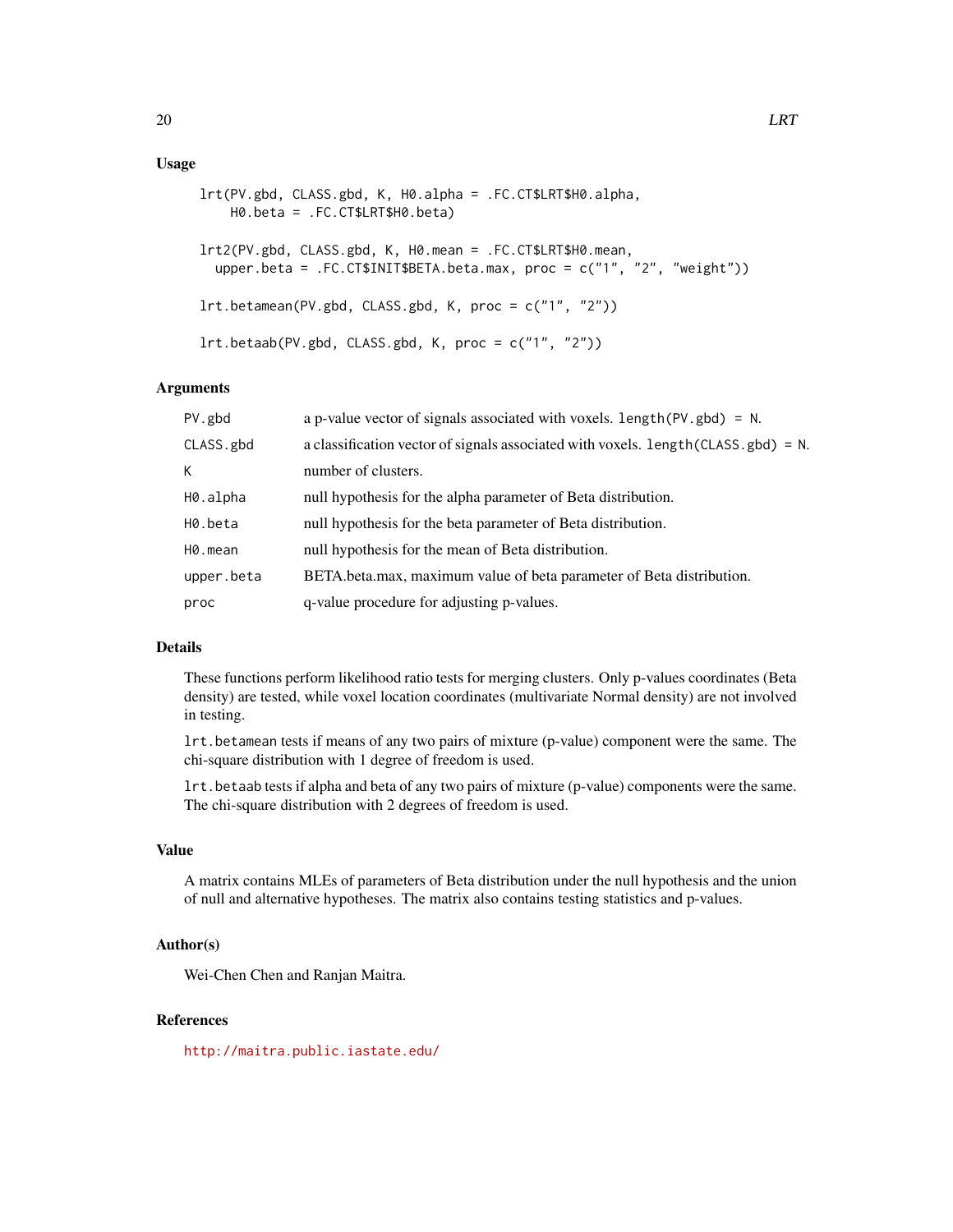#### <span id="page-20-0"></span>Main functions 21

# See Also

[PARAM](#page-20-1).

### Examples

```
library(MixfMRI, quietly = TRUE)
set.seed(1234)
### Test 2d data.
da <- pval.2d.mag
id \leftarrow !is.na(da)PV.gbd \leq - da[id]
id.loc <- which(id, arr.ind = TRUE)
X.gbd \leftarrow t(t(id.loc) / dim(da))ret \le fclust(X.gbd, PV.gbd, K = 2, min.1st.prop = 0.95)
# print(ret)
### p-values of rest clusters.
ret.lrt <- lrt(PV.gbd, ret$class, K = 2)
print(ret.lrt)
  ret.lrt2 <- lrt2(PV.gbd, ret$class, K = 3)
  print(ret.lrt2)
```
Main functions *Main MixfMRI function*

# <span id="page-20-1"></span>Description

Main MixfMRI functions.

#### Usage

```
fclust(X.gbd, PV.gbd, K = 2,PARAM.init = NULL,
 min.1st.prop = .FC.CT$INIT$min.1st.prop,
 max.PV = .FC.CT$INIT$max.PV,
 class.method = .FC.CT$INIT$class.method[1],
 RndEM.iter = .FC.CT$CONTROL$RndEM.iter,
 algorithm = .FC.CT$algorithm[1],
 model.X = .FC.CT$model.X[1],
 ignore.X = .FC.CT$ignore.X,
 stop.unstable = TRUE,
 MPI.gbd = .FC.CT$MPI.gbd, common.gbd = .FC.CT$common.gbd)
set.global(X.gbd, PV.gbd, K = 2,
 min.1st.prop = .FC.CT$INIT$min.1st.prop,
```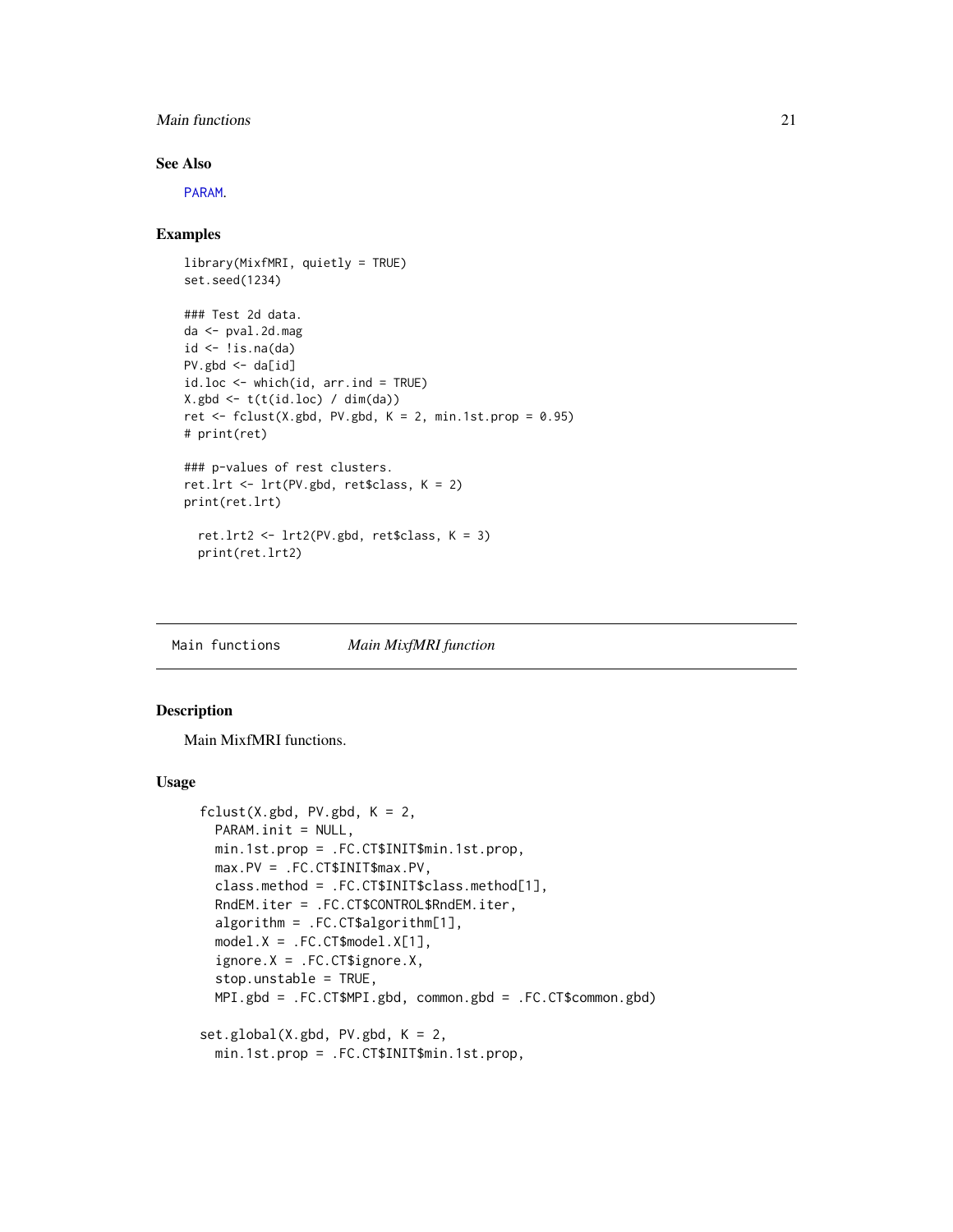```
max.PV = .FC.CT$INIT$max.PV,
class.method = .FC.CT$INIT$class.method[1],
RndEM.iter = .FC.CT$CONTROL$RndEM.iter,
algorithm = .FC.CT$algorithm[1],
model.X = .FC.CT$model.X[1],
ignore.X = .FC.CT$ignore.X,
check.X.unit = .FC.CT$check.X.unit,
MPI.gbd = .FC.CT$MPI.gbd, common.gbd = .FC.CT$common.gbd)
```
# Arguments

| X.gbd         | a data matrix of N voxel locations. $dim(X. gbd) = N \times 3$ for 3D data and N $\times$ 2<br>for 2D data. |
|---------------|-------------------------------------------------------------------------------------------------------------|
| PV.gbd        | a p-value vector of signals associated with voxels. $length(PV, gbd) = N$ .                                 |
| K             | number of clusters to be estimated.                                                                         |
| PARAM.init    | initial parameters.                                                                                         |
| min.1st.prop  | lower bound of mixing proportion (ETA) of the 1st cluster (uniform).                                        |
| max.PV        | upper bound of p-values where initializations pick from.                                                    |
| class.method  | classification method for initializations.                                                                  |
| RndEM.iter    | number of RndEM iterations.                                                                                 |
| algorithm     | either "ecm" (ECM), "apecma" (APECMa) or "em" (EM) algorithm.                                               |
| model.X       | either "I" or "V" for covariance matrix.                                                                    |
| ignore.X      | if X, gbd used in model, TRUE for PV gbd only.                                                              |
| check.X.unit  | if X, gbd are all in $[0, 1]$ .                                                                             |
| stop.unstable | if f clust stops if unstable results occur.                                                                 |
| MPI.gbd       | if MPI ("EGM" algorithm) is used.                                                                           |
| common.gbd    | if $X$ , gbd and PV, gbd are in common across all ranks when MPI, gbd = TRUE.                               |
|               |                                                                                                             |

#### Details

The fclust() contains initialization and EM algorithms for clustering fMRI signal data which have two parts: X.gbd for voxel information either 2D or 3D, PV.gbd for p-value of signals associated with voxels. Each signal is assumed as a mixture distribution with K components with mixing proportion ETA, and each component has two independent coordinates with density functions: Beta and multivariate Normal distributions.

Beta density: The 1st component is restricted by min.1st.prop and Beta(1, 1) distribution. The other K - 1 components have Beta(alpha, beta) distribution with alpha < 1 < beta.

Multivariate Normal density: model. $X = "I"$  is for identity cov matrix of multivariate Normal distribution, and "V" for unstructured cov matrix. ignore  $X = TRUE$  is to ignore X, gbd and normal density, i.e. only Beta density is used.

Currently, APECMa and EM algorithms are implemented with EGM algorithm to speed up convergence if MPI is available. RndEM initialization is also implemented for better chance of good initial values for convergence.

The set.global() has purposes: create a template/storage of parameters, save configurations, and called by  $fclust()$  to initial the parameters, such as [initial.em.gbd\(](#page-15-1)) or [initial.RndEM.gbd\(](#page-15-1)).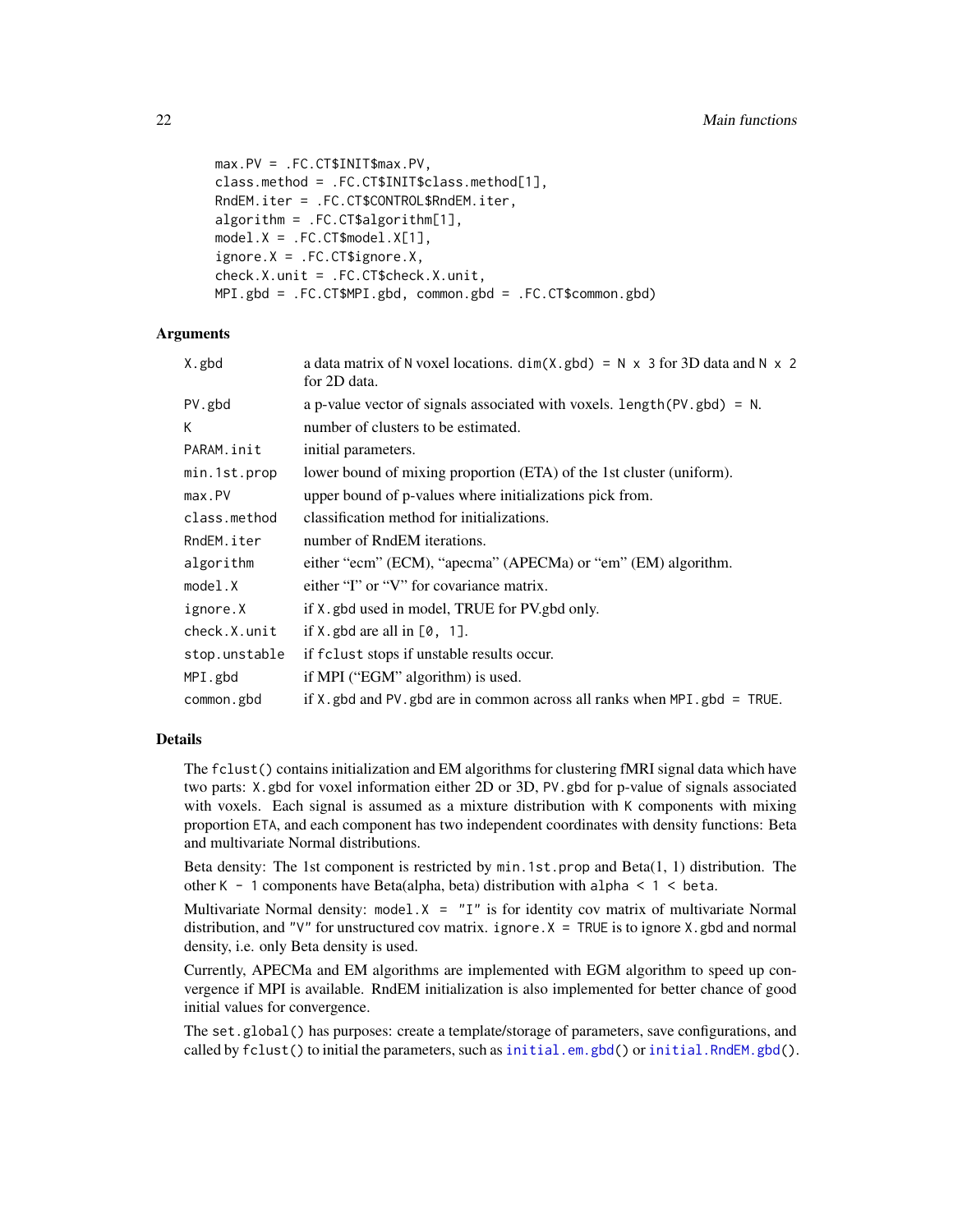# <span id="page-22-0"></span>Main functions 23

# Value

A list with class fclust by fclust() is returned which can be summarized by [print.fclust\(](#page-27-1)).

A list PARAM or PARAM.org is returned by set.global():

| N.gbd        | number of observations (within the rank), and should be equal to N.all if<br>$MPI.gbd = FALSE.$                      |
|--------------|----------------------------------------------------------------------------------------------------------------------|
| N.all        | numbers of observations (of all ranks if MPI .gbd = TRUE).                                                           |
| N            | total number of observations (sum(N.all)).                                                                           |
| p            | dimension of an observation (3 for 2D signals, 4 for 3D signals), equivalent to<br>total number of coordinates.      |
| p.X          | dimension of X. gbd (2 for 2D signals, 3 for 3D signals, 0 when ignore. $X = TRUE$ ,<br>number of voxel coordinates. |
| K            | number of clusters.                                                                                                  |
| <b>ETA</b>   | mixing proportion, length K.                                                                                         |
| log.ETA      | $log(ETA)$ .                                                                                                         |
| <b>BETA</b>  | a list of length K containing parameters (alpha, beta) of Beta density.                                              |
| MU           | a matrix of dimension p. X by K.                                                                                     |
| SIGMA        | a list of length K, and each is of dimension $K \times K$ .                                                          |
| logL         | log likelihood value.                                                                                                |
| min.1st.prop | carried from input.                                                                                                  |
| max.PV       | carried from input.                                                                                                  |
| class.method | classification method of initializations.                                                                            |
| min.N.CLASS  | $p + 1$ .                                                                                                            |
| model.X      | carried from input.                                                                                                  |

# Author(s)

Wei-Chen Chen and Ranjan Maitra.

# References

<http://maitra.public.iastate.edu/>

# See Also

[print.fclust\(](#page-27-1)).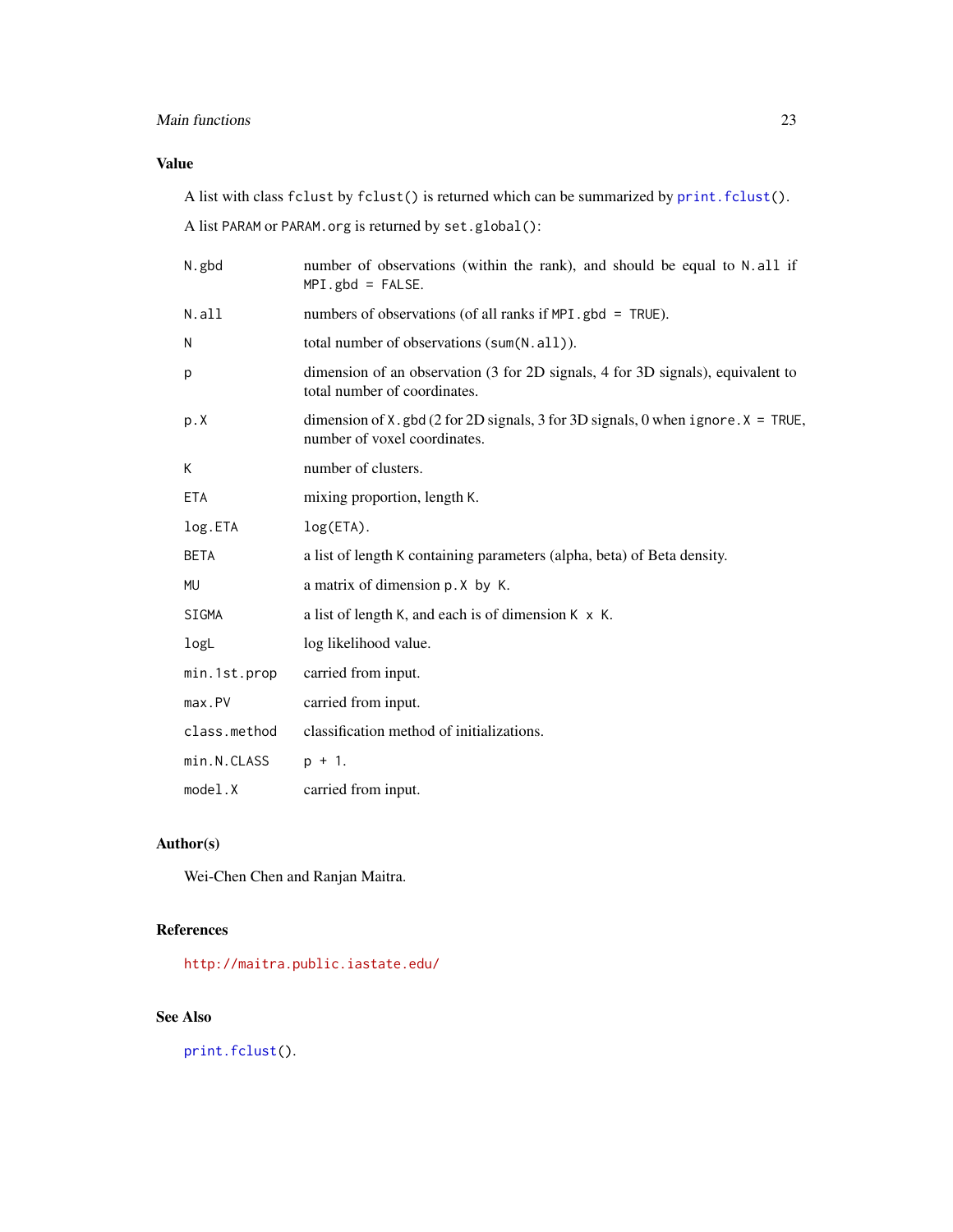# Examples

```
library(MixfMRI, quietly = TRUE)
library(EMCluster, quietly = TRUE)
# .FC.CT$algorithm <- "em"
# .FC.CT$model.X <- "V"
# .FC.CT$ignore.X <- TRUE
.FC.CT$check.X.unit <- FALSE
set.seed(1234)
### Test toy1.
X.gbd <- toy1$X.gbd[, -3]
PV.gbd <- toy1$PV.gbd
PARAM <- fclust(X.gbd, PV.gbd, K = 2)
print(PARAM)
id.toy1 <- .MixfMRIEnv$CLASS.gbd
print(RRand(toy1$CLASS.gbd, id.toy1))
  ### Test toy2.
```

```
X.gbd <- toy2$X.gbd[, -3]
PV.gbd <- toy2$PV.gbd
PARAM <- fclust(X.gbd, PV.gbd, K = 3)
print(PARAM)
id.toy2 <- .MixfMRIEnv$CLASS.gbd
print(RRand(toy2$CLASS.gbd, id.toy2))
```
MixfMRI Control *Sets of controls in MixfMRI*

# Description

These sets of controls are used to provide default values in this package.

#### Format

Objects contain several parameters for methods.

#### Details

The elements of .FC.CT are default values for main controls of MixfMRI including

| Elements     | Default      | Usage                        |
|--------------|--------------|------------------------------|
| algorithm    | "apecma"     | implemented algorithm        |
| optim.method | "BFGS"       | optimization method          |
| model.X      | "T"          | cov matrix structure         |
| ignore.X     | <b>FALSE</b> | if using voxel information   |
| check.X.unit | <b>TRUE</b>  | if checking $X$ in $[0, 1]$  |
| CONTROL      | a list       | see CONTROL next for details |

<span id="page-23-0"></span>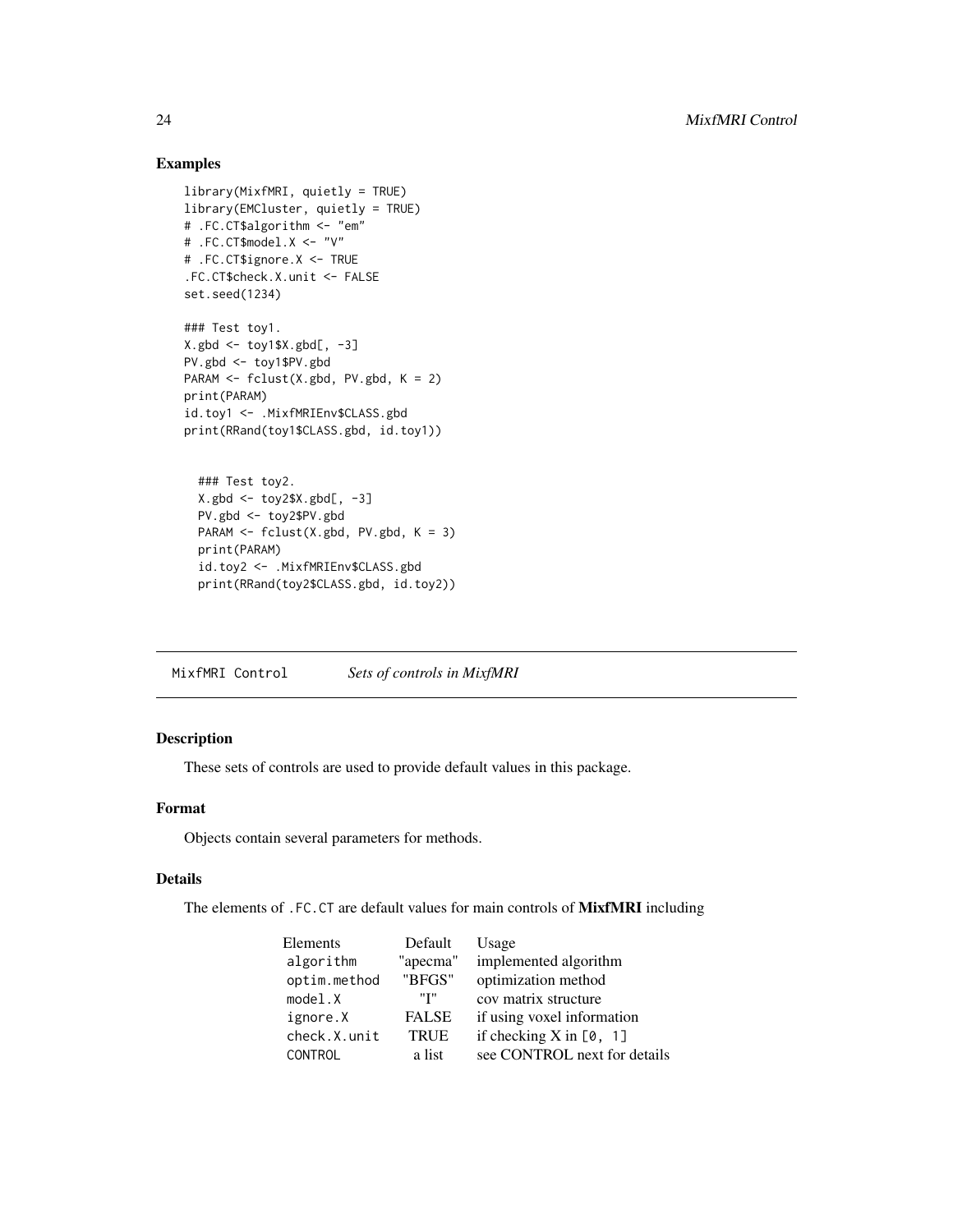| <b>TNTT</b> | a list       | see INIT next for details |
|-------------|--------------|---------------------------|
| I RT        | a list       | see LRT next for details  |
| MPI.gbd     | <b>FALSE</b> | if MPI speedup available  |
| common.gbd  | <b>TRUE</b>  | if X in common gbd format |

The elements of CONTROL are default values for optimization controls of implemented EM algorithm including

| Elements   | Default                    | Usage                           |
|------------|----------------------------|---------------------------------|
| max.iter   | 1000                       | maximum number of EM iterations |
| abs.err    | $1e-4$                     | absolute error of convergence   |
| rel.err    | $1e-6$                     | relative error of convergence   |
| debug      |                            | debugging level                 |
| RndEM.iter | 10                         | RndEM iterations                |
| exp.min    | log(.Machine\$double.xmin) | minimum exponential power       |
| exp.max    | log(.Machine\$double.xmax) | maximum exponential power       |
| sigma.ill  | $1e-6$                     | ill condition limit             |
| DS.max     | $1e+4$                     | maximum chol() cov matrix       |
| DS.min     | $1e-6$                     | minimum chol() cov matrix       |
|            |                            |                                 |

The elements of INIT are default values or limitations for initial parameters implemented for EM algorithm including

| Elements       | Default       | Usage                                                 |
|----------------|---------------|-------------------------------------------------------|
| min.1st.prop   | 0.8           | minimum proportion of 1st cluster                     |
| max.PV         | 0.1           | maximum p-value for initialization                    |
| BETA.alpha.min | $0 + 1e^{-6}$ | minimum value of alpha parameter of Beta distribution |
| BETA.alpha.max | $1 - 1e-6$    | maximum value of alpha parameter of Beta distribution |
| BETA.beta.min  | $1 + 1e-6$    | minimum value of beta parameter of Beta distribution  |
| BETA.beta.max  | $1e+6$        | maximum value of beta parameter of Beta distribution  |
| max.try.iter   | 10            | maximum retry iterations if result is unstable        |
| class.method   | "prob.extned" | classification method at initializations              |
|                |               |                                                       |

The elements of LRT are default values or limitations for likelihood ratio tests including

| Elements | Default Usage |                                                      |
|----------|---------------|------------------------------------------------------|
| H0.alpha | $\perp$       | null hypothesis alpha parameter of Beta distribution |
| H0.beta  | $\mathbf{I}$  | null hypothesis beta parameter of Beta distribution  |
| H0.mean  | 0.05          | null hypothesis mean of Beta distribution            |

# Author(s)

Wei-Chen Chen and Ranjan Maitra.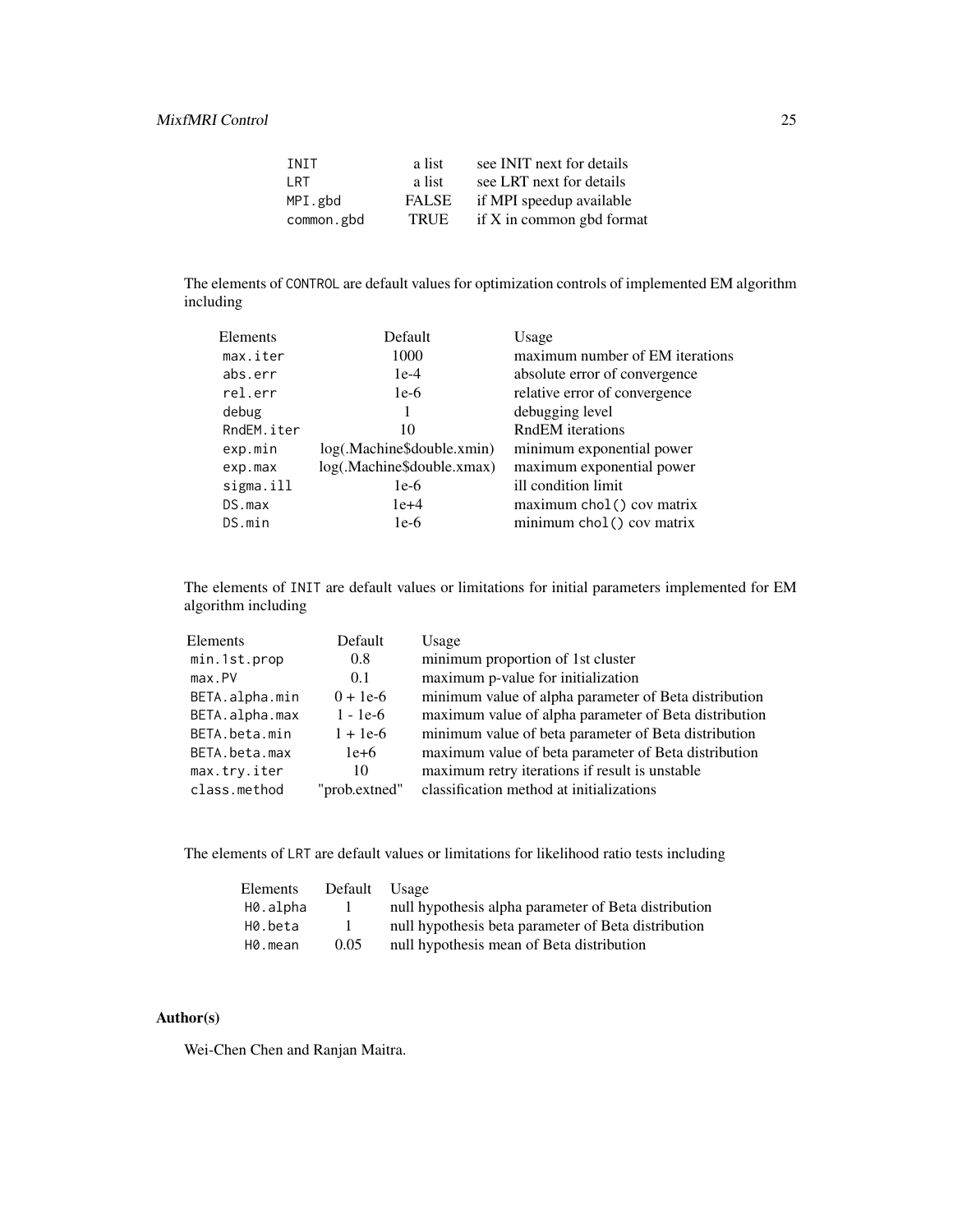# References

<http://maitra.public.iastate.edu/>

#### See Also

```
set.global(), fclust().
```
Plotting *Main plotting function*

# Description

Main plotting function in MixfMRI.

#### Usage

plotfclust(da, posterior, main = NULL, xlim = NULL, ylim = NULL) plotfclustpv(da, posterior, main = NULL, xlim = NULL, ylim = NULL) plotpv(da, posterior, PARAM, zlim = c(0, 0.01), plot.mean = TRUE,  $x$ lab = "", ylab = "", main = NULL, xlim = NULL, ylim = NULL,  $col = my.Y10rRd(), ignore.bg = FALSE)$ plotpvlegend(zlim =  $c(0, 0.01)$ , n.level = 20, main = NULL,  $col = my.Y10rRd()$ 

#### Arguments

| da           | a data set to be plotted.                   |
|--------------|---------------------------------------------|
| posterior    | a posterior data set to be plotted.         |
| <b>PARAM</b> | a returning parameter object from fclust(). |
| main         | title of the plot.                          |
| xlim         | limits of x-axis.                           |
| ylim         | limits of y-axis.                           |
| zlim         | limits of z-axis.                           |
| xlab         | labels of x-axis.                           |
| ylab         | labels of y-axis.                           |
| plot.mean    | if plotting mean values of each cluster.    |
| col          | colors to be drawn.                         |
| ignore.bg    | if ignoring the background.                 |
| n.level      | number of levels to be plotted.             |

# Details

These are example functions to plot results, simulations, and datasets.

<span id="page-25-0"></span>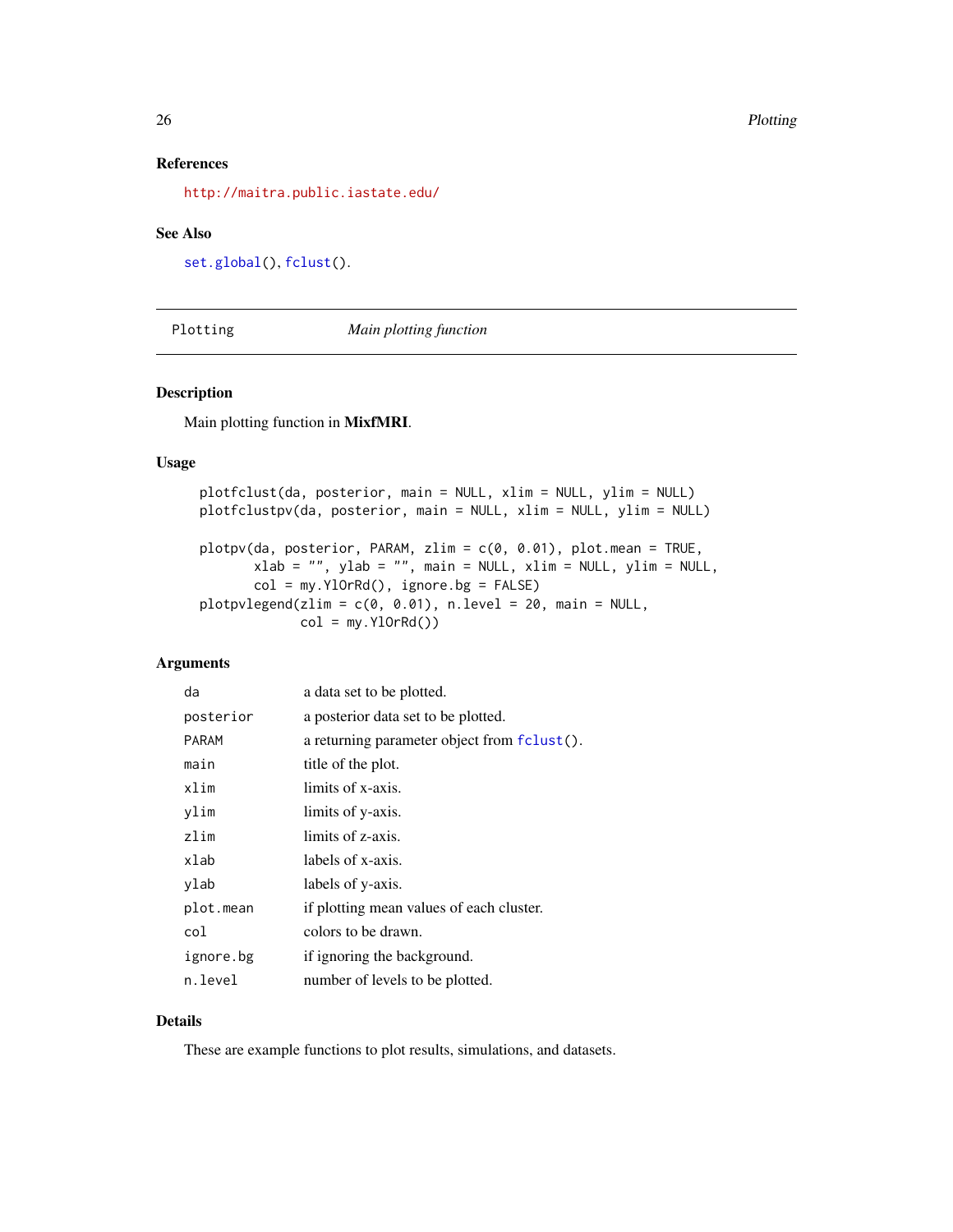#### Plotting 27

# Value

Return plots.

# Author(s)

Wei-Chen Chen and Ranjan Maitra.

# References

<http://maitra.public.iastate.edu/>

#### See Also

[set.global\(](#page-20-1)).

# Examples

```
library(MixfMRI, quietly = TRUE)
set.seed(1234)
```

```
### Check 2d data.
da <- pval.2d.complex
id \leftarrow !is.na(da)PV.gbd \leftarrow da[id]hist(PV.gbd, nclass = 100, main = "p-value")
```

```
### Test 2d data.
id.loc \leq which(id, arr.ind = TRUE)X.gbd <- t(t(id.loc) / dim(da))
ret <- fclust(X.gbd, PV.gbd, K = 3)
print(ret)
```

```
### p-values of rest clusters.
ret.lrt <- lrt(PV.gbd, ret$class, K = 3)
print(ret.lrt)
ret.lrt2 <- lrt2(PV.gbd, ret$class, K = 3)
print(ret.lrt2)
```

```
### Plotting.
par(mfrow = c(2, 2), mar = c(0, 0, 2, 0))plotpv(da, ret$posterior, ret$param,
      zlim = c(0.005, 0.008), main = "Mean of Beta Distribution")
plotpv(da, ret$posterior, ret$param,
      plot.mean = FALSE, main = "p-value")
par(max = c(5.1, 4.1, 4.1, 2.1))plotpvlegend(zlim = c(0.005, 0.008), main = "Mean of Beta Distribution")
plotpvlegend(zlim = c(0, 0.01), main = "p-value")
```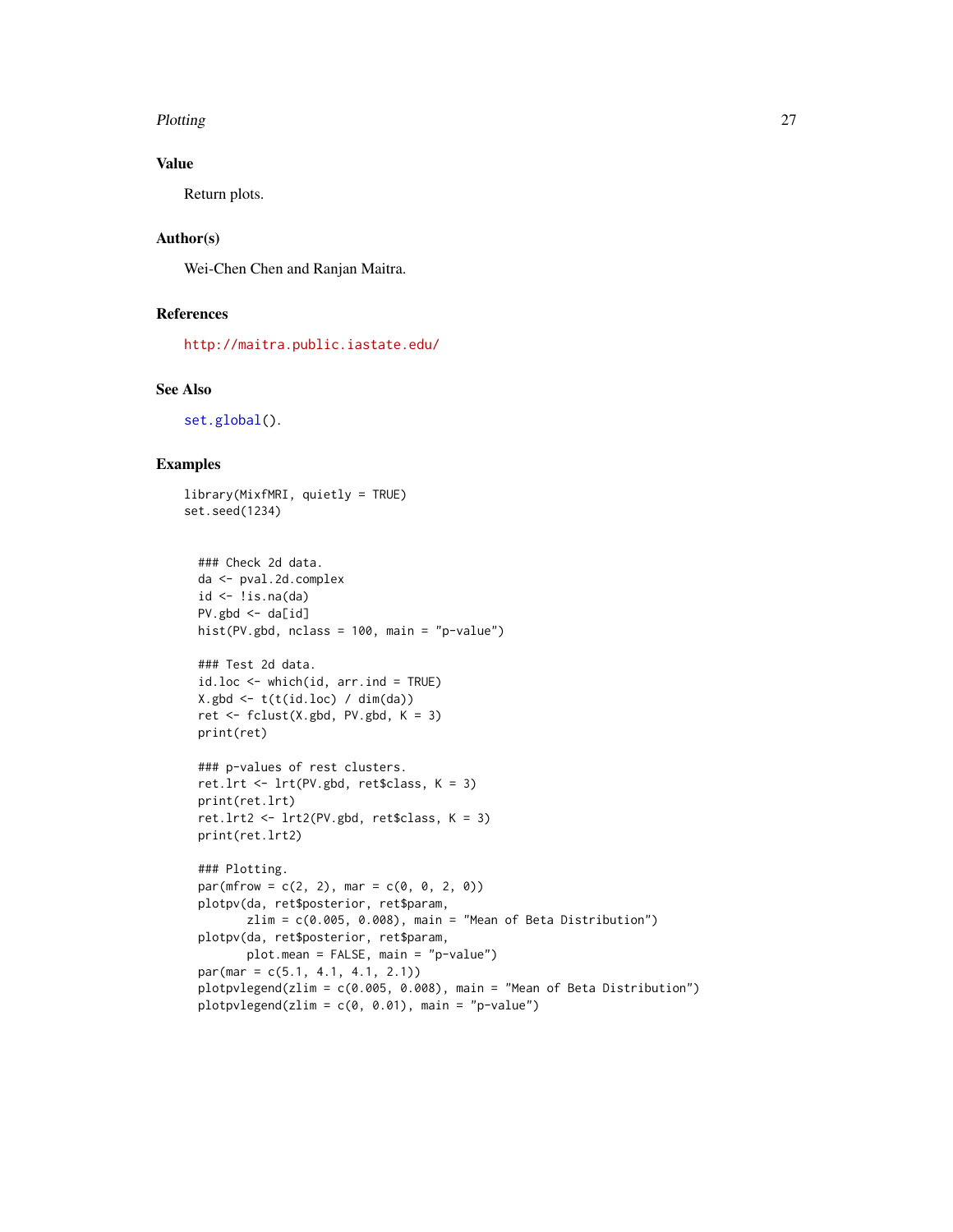<span id="page-27-0"></span>

# <span id="page-27-1"></span>Description

Print flcust related outputs.

# Usage

```
## S3 method for class 'fclust'
print(x, \ldots)
```
# Arguments

| X        | an object with the class attributes.   |
|----------|----------------------------------------|
| $\cdots$ | other arguments to the print function. |

# Details

x is the return result from [fclust\(](#page-20-1)).

# Value

A summary of [fclust](#page-20-1) object is printed.

# Author(s)

Wei-Chen Chen and Ranjan Maitra.

# References

<http://maitra.public.iastate.edu/>

# See Also

[set.global\(](#page-20-1)), [fclust\(](#page-20-1)).

# Examples

```
library(MixfMRI, quietly = TRUE)
set.seed(1234)
### Check 2d data.
```

```
da <- pval.2d.complex
id \leftarrow !is.na(da)PV.gbd \leftarrow da[id]
# hist(PV.gbd, nclass = 100, main = "p-value")
```
### Test 2d data.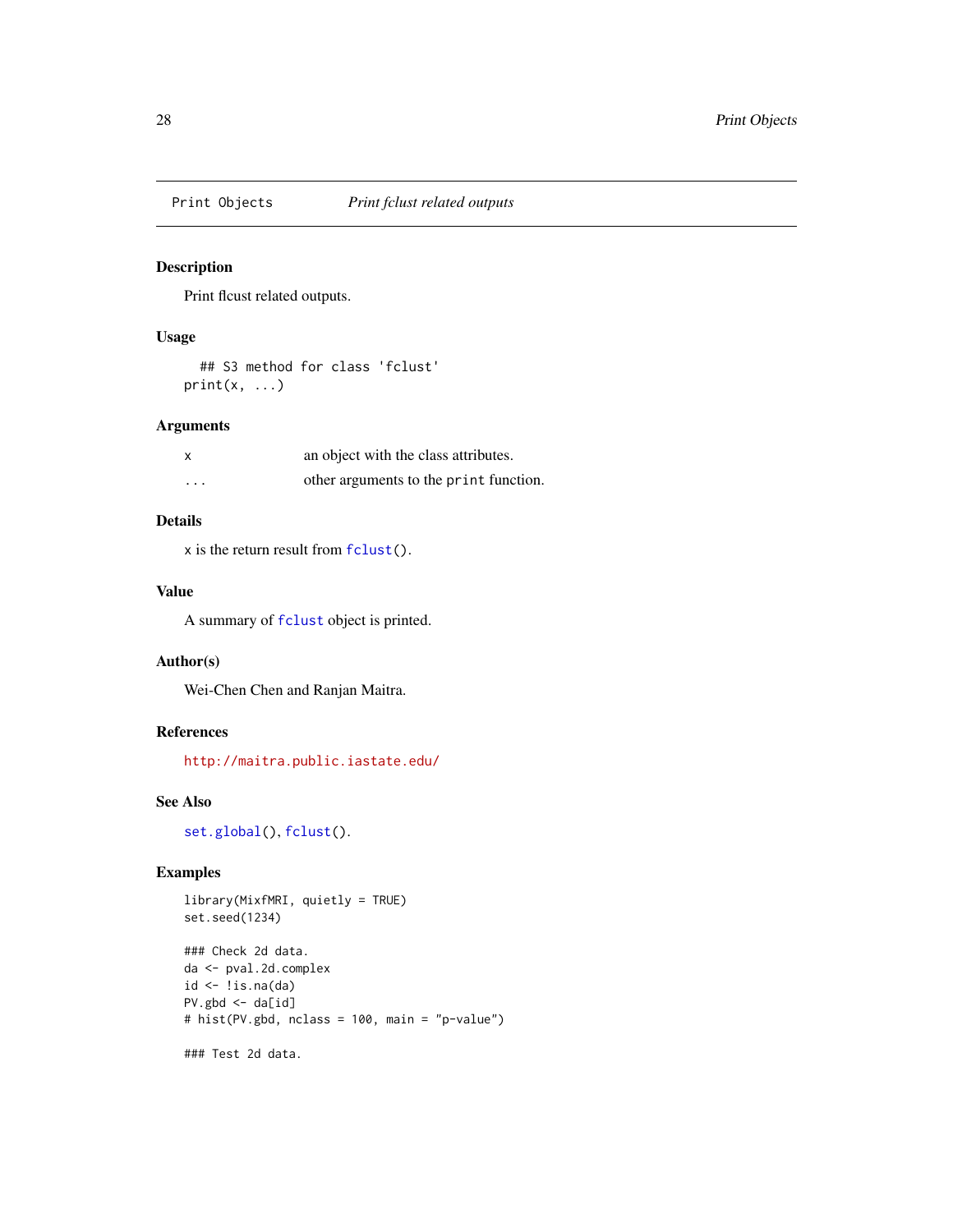#### <span id="page-28-0"></span>Simulations 29

```
id.loc \leq which(id, arr.ind = TRUE)X.gbd \leftarrow t(t(id.loc) / dim(da))ret <- fclust(X.gbd, PV.gbd, K = 2)
print(ret)
```
# Simulations *Generate datasets for MixfMRI simulations*

#### <span id="page-28-1"></span>Description

Generate datasets for MixfMRI simulations

# Usage

gendataset(phantom, overlap)

# Arguments

| phantom | a phantom dataset.       |
|---------|--------------------------|
| overlap | a desired overlap level. |

#### Details

This is a function to generate simulated fMRI data based on the input phantom and the desired overlap level for the fMRI p-value.

#### Value

Return a list contains eta for mixing proportion, overlap for the desired level, mu for center of pvalues, class.id for the true classifications where p-values belong to, tval for the testing statistics, and pval for the p-values of interesting in simulations.

#### Author(s)

Wei-Chen Chen and Ranjan Maitra.

#### References

<http://maitra.public.iastate.edu/>

# See Also

[set.global\(](#page-20-1)).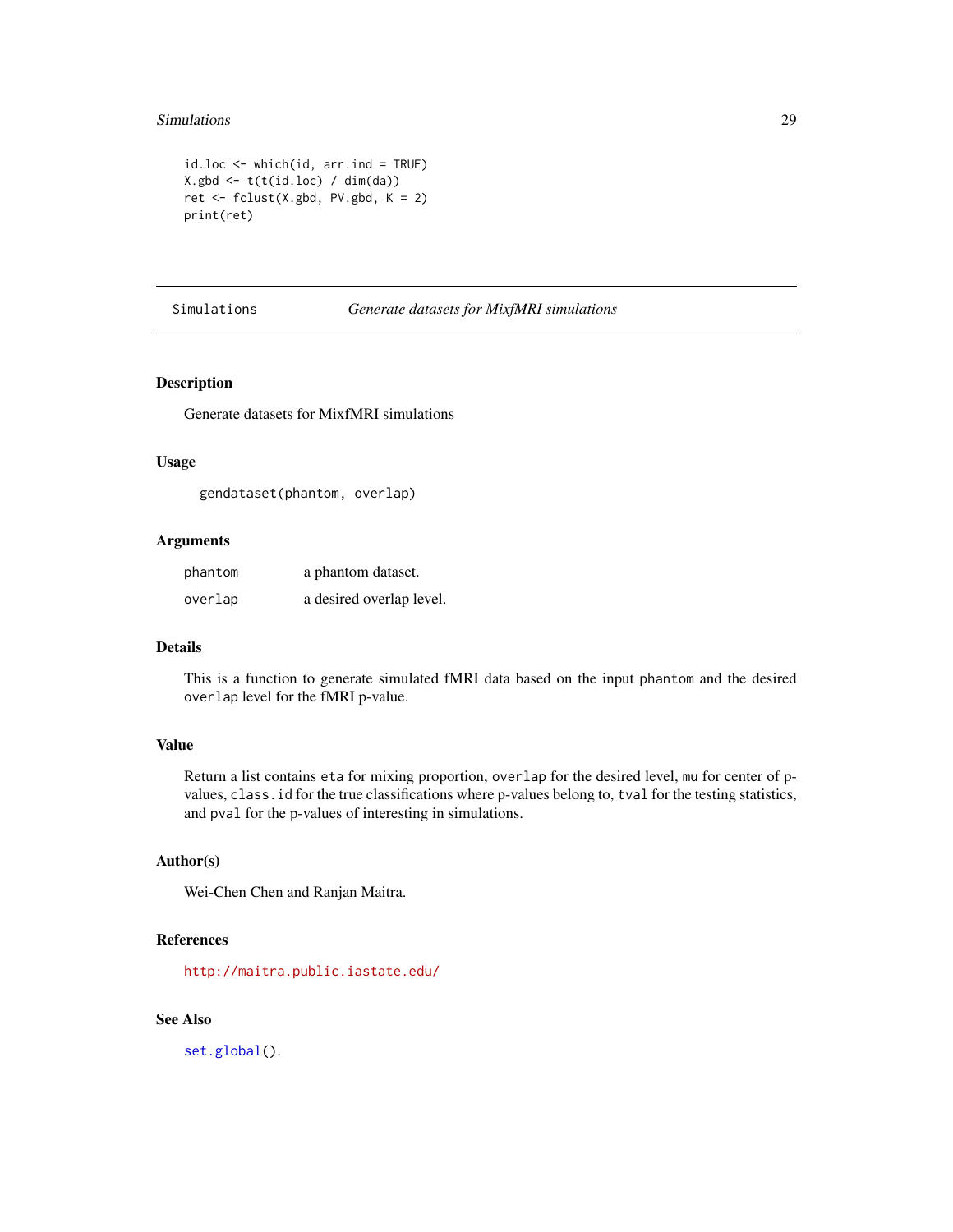# Examples

```
library(MixfMRI, quietly = TRUE)
set.seed(1234)
da <- gendataset(phantom = shepp1fMRI, overlap = 0.01)$pval
da2 <- gendataset(phantom = shepp2fMRI, overlap = 0.01)$pval
par(mfrow = c(2, 2), mar = rep(0.05, 4))image(shepp1fMRI[50:210, 50:210], axes = FALSE)
image(shepp2fMRI[50:210, 50:210], axes = FALSE)
image(da[50:210, 50:210], axes = FALSE)
image(da2[50:210, 50:210], axes = FALSE)
```
Smoothing *Generate datasets with smoothing for MixfMRI simulations*

# Description

Generate datasets with smoothing for MixfMRI simulations

#### Usage

gcv.smooth2d(y, interval)

# Arguments

|          | a set of p-values in 2d phantom    |
|----------|------------------------------------|
| interval | an interval for optimize function. |

# Details

The function is used to smooth for Dr. Maitra's 2d phantom simulation. The smoothing method is based on Garcia (2010), CSDA.

# Value

Return a list containing two elements im.smooth and par.val.

# Author(s)

Ranjan Maitra.

#### References

<http://maitra.public.iastate.edu/>

<span id="page-29-0"></span>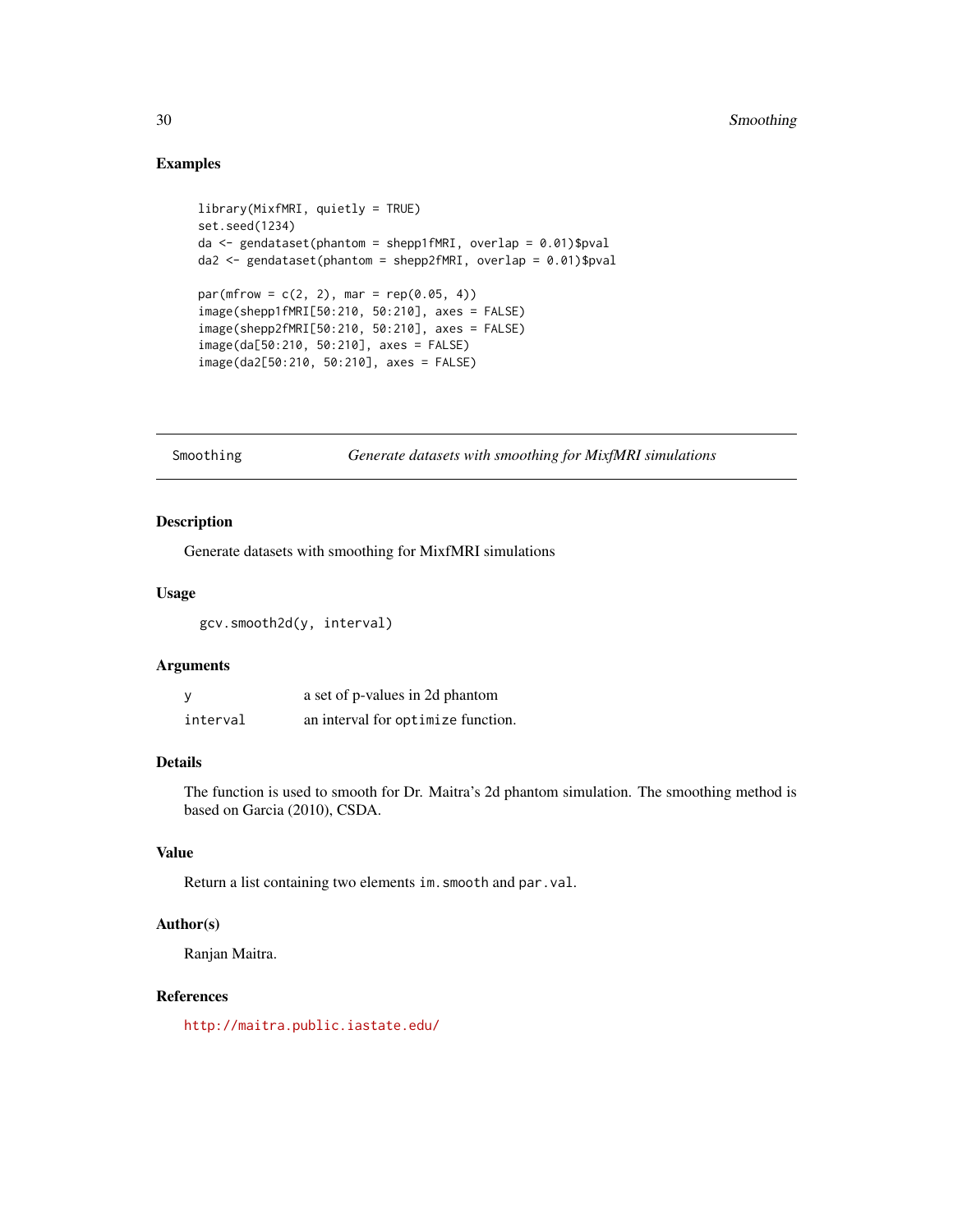# <span id="page-30-0"></span>Description

Compute summarized overlap on a given overlap (symmetric) matrix.

#### Usage

```
summarized.overlap(overlap.mat)
```
#### Arguments

overlap.mat an overlap (symmetric) matrix.

# Details

overlap.mat is a  $p \times p$  matrix containing pair wised overlaps of p experiments. overlap.mat is assumed a symmetric matrix. This function returns a summarized overlap based on the input overlap.mat that charactorizes the overall overlap behavior of the p experiments.

#### Value

A single value is returned.

#### Author(s)

Ranjan Maitra.

#### References

<http://maitra.public.iastate.edu/>

# Examples

```
library(MixfMRI, quietly = TRUE)
set.seed(1234)
p \le -10 # 10 experiments.
overlap.mat <- diag(1, p)
overlap.mat[lower.tri(overlap.mat)] <- runif(p * (p - 1) / 2)
overlap.mat[upper.tri(overlap.mat)] <- t(overlap.mat)[upper.tri(overlap.mat)]
summarized.overlap(overlap.mat)
```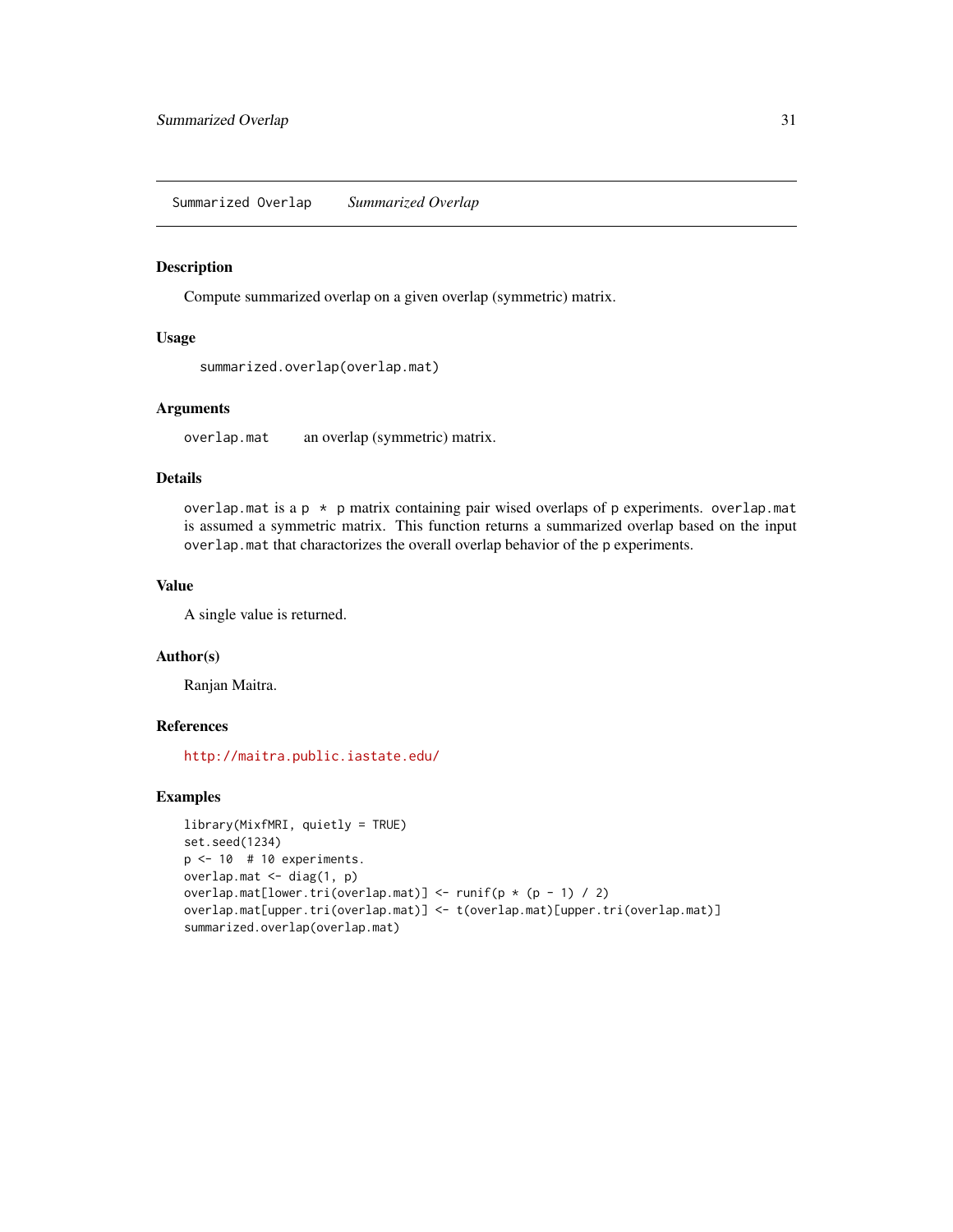# <span id="page-31-0"></span>**Index**

∗Topic datasets Example Datasets, [12](#page-11-0) ∗Topic global variables MixfMRI Control, [24](#page-23-0) ∗Topic package MixfMRI-package, [2](#page-1-0) ∗Topic programming algorithm, [3](#page-2-0) Compute Q values, [4](#page-3-0) Compute Statistics for Log Odds Ratio of Posterior Probability, [6](#page-5-0) Covariance Matrices, [7](#page-6-0) Covariance Matrices of Logit ETA, [10](#page-9-0) Density function of p-values, [11](#page-10-0) False Discovery Rates for Spatial Signals, [13](#page-12-0) Generalized Cluster-Based Analysis (CBA) Method, [14](#page-13-0) initial, [16](#page-15-0) Likelihood Mixture Tests with Identity Cov Matrix or Only p-values, [17](#page-16-0) LRT, [19](#page-18-0) Main functions, [21](#page-20-0) Plotting, [26](#page-25-0) Print Objects, [28](#page-27-0) Simulations, [29](#page-28-0) Smoothing, [30](#page-29-0) Summarized Overlap, [31](#page-30-0) .FC.CT *(*MixfMRI Control*)*, [24](#page-23-0) algorithm, [3](#page-2-0) apecma.step.gbd *(*algorithm*)*, [3](#page-2-0)

cba.cor *(*Generalized Cluster-Based Analysis (CBA) Method*)*, [14](#page-13-0) Compute Q values, [4](#page-3-0)

Compute Statistics for Log Odds Ratio of Posterior Probability, [6](#page-5-0) cov.logit.ETA *(*Covariance Matrices of Logit ETA*)*, [10](#page-9-0) cov.logit.z *(*Covariance Matrices*)*, [7](#page-6-0) cov.param *(*Covariance Matrices*)*, [7](#page-6-0) cov.post.z *(*Covariance Matrices*)*, [7](#page-6-0) Covariance Matrices, [7](#page-6-0) Covariance Matrices of Logit ETA, [10](#page-9-0) Density function of p-values, [11](#page-10-0) dmixpval, *[5](#page-4-0)* dmixpval *(*Density function of p-values*)*, [11](#page-10-0) dpval, *[5](#page-4-0)* dpval *(*Density function of p-values*)*, [11](#page-10-0) ecm.step.gbd *(*algorithm*)*, [3](#page-2-0) em.step.gbd *(*algorithm*)*, [3](#page-2-0) Example Datasets, [12](#page-11-0) False Discovery Rates for Spatial Signals, [13](#page-12-0) fclust, *[2](#page-1-0)[–4](#page-3-0)*, *[17](#page-16-0)*, *[26](#page-25-0)*, *[28](#page-27-0)* fclust *(*Main functions*)*, [21](#page-20-0) fdr.bh.p1, *[15](#page-14-0)* fdr.bh.p1 *(*False Discovery Rates for Spatial Signals*)*, [13](#page-12-0) fdr.bh.p2, *[15](#page-14-0)* fdr.bh.p2 *(*False Discovery Rates for Spatial Signals*)*, [13](#page-12-0) gcv.smooth2d *(*Smoothing*)*, [30](#page-29-0) gendataset, *[12](#page-11-0)* gendataset *(*Simulations*)*, [29](#page-28-0) Generalized Cluster-Based Analysis (CBA) Method, [14](#page-13-0) initial, [16](#page-15-0) initial.em.gbd, *[3](#page-2-0)*, *[22](#page-21-0)*

initial.RndEM.gbd, *[3](#page-2-0)*, *[22](#page-21-0)*